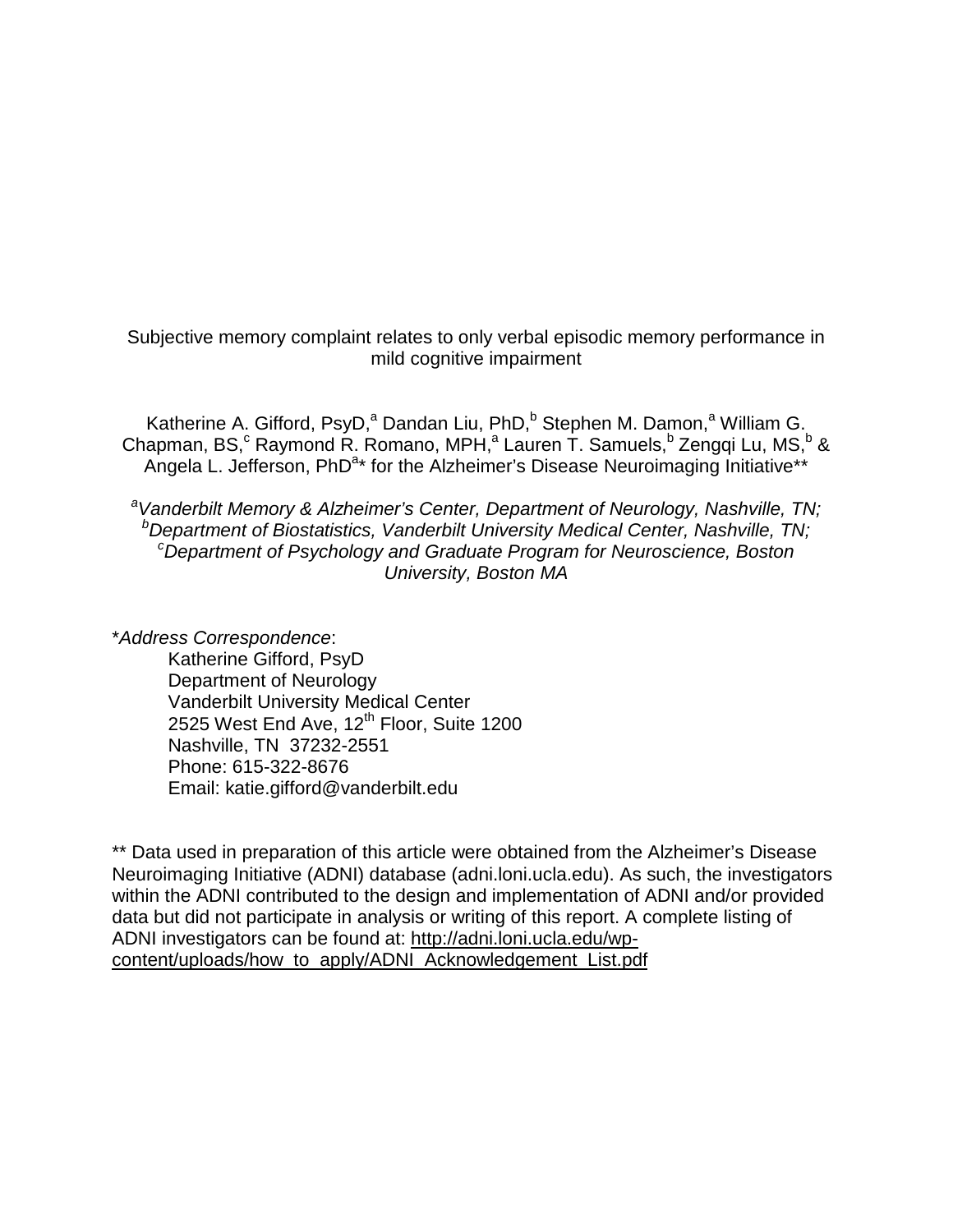#### **Abstract**

**Objective:** A cognitive concern from the patient, informant, or clinician is required for the diagnosis of mild cognitive impairment (MCI); however, the cognitive and neuroanatomical correlates of complaint are poorly understood. We assessed how selfcomplaint relates to cognitive and neuroimaging measures in older adults with MCI. **Method**: MCI participants were drawn from the Alzheimer's Disease Neuroimaging Initiative and dichotomized into two groups based on the presence of self-reported memory complaint (no complaint n=191, 77±7 years; complaint n=206, 73±8 years). Cognitive outcomes included episodic memory, executive functioning, information processing speed, and language. Imaging outcomes included regional lobar volumes (frontal, parietal, temporal, cingulate) and specific medial temporal lobe structures (hippocampal volume, entorhinal cortex thickness, parahippocampal gyrus thickness). **Results**: Linear regressions, adjusting for age, sex, race, education, Mini-Mental State Examination, mood, and apolipoprotein E-4 status, found that cognitive complaint related to immediate (β=-1.07, p<0.001) and delayed episodic memory performances assessed on a serial list learning task ( $β = -1.06$ ,  $p = 0.001$ ) but no other cognitive measures or neuroimaging markers.

**Conclusions**: Self-reported memory concern was unrelated to structural neuroimaging markers of atrophy and measures of information processing speed, executive functioning, or language. In contrast, memory self-complaint related to objective verbal episodic learning performance. Future research is warranted to better understand the relation between cognitive complaint and surrogate markers of abnormal brain aging, including Alzheimer's disease, across the cognitive aging spectrum.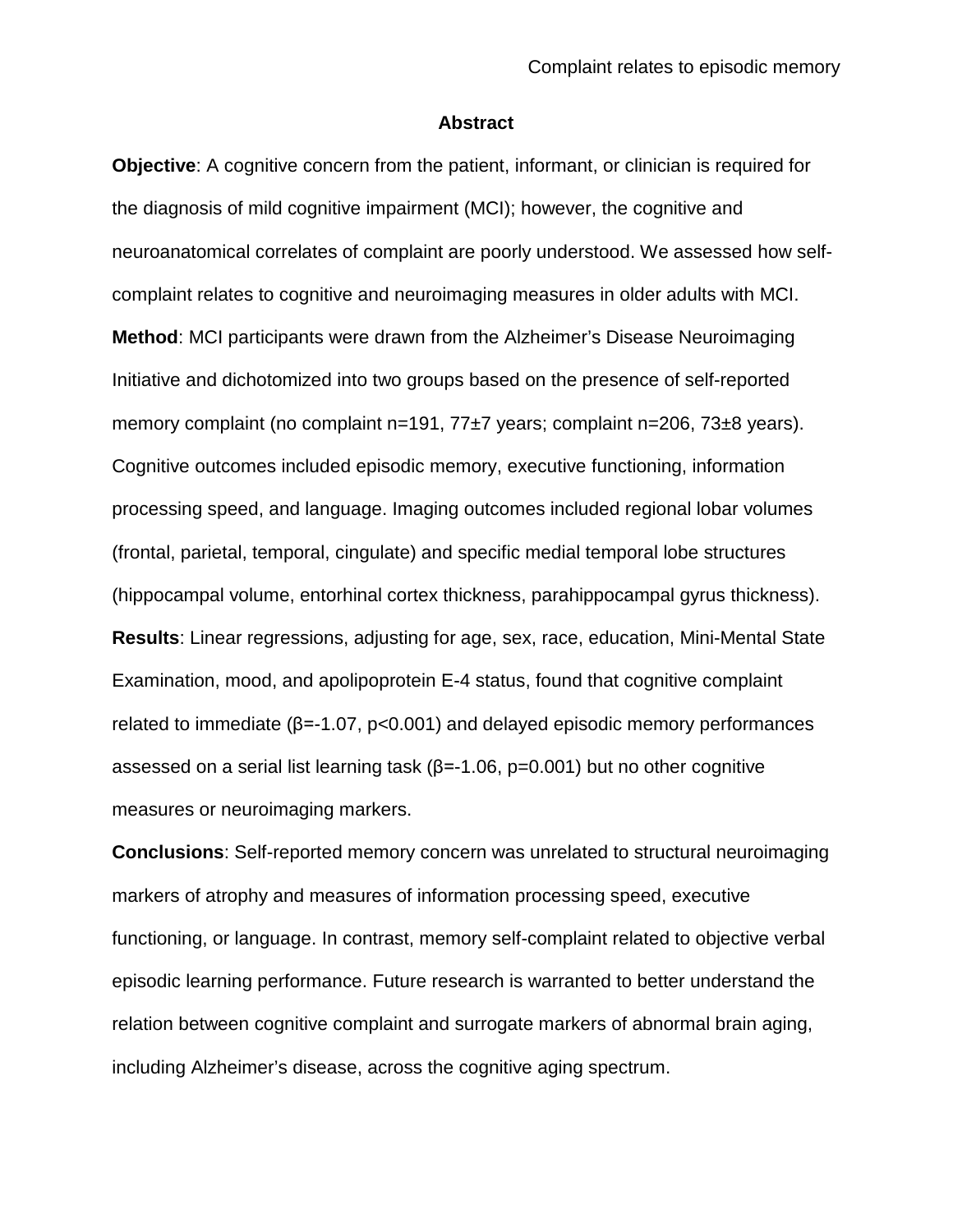**Keywords:** mild cognitive impairment, Alzheimer's disease, episodic memory, magnetic resonance imaging, serial list-learning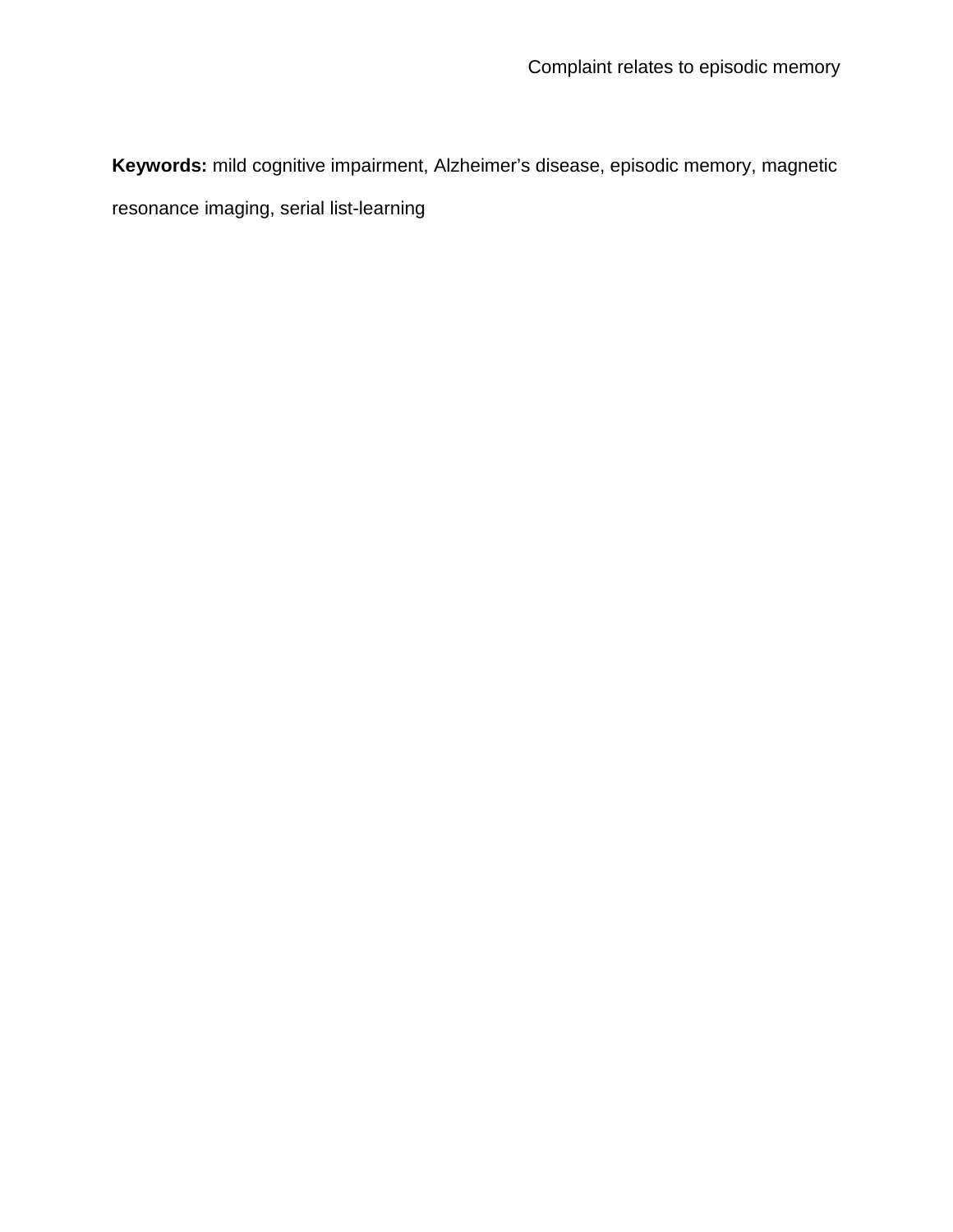#### **Introduction**

Mild cognitive impairment (MCI) is widely considered a prodromal phase of dementia because many individuals diagnosed with MCI convert to Alzheimer's disease (AD) [\[1\]](#page-21-0). Current MCI diagnostic criteria require quantitative evidence of neuropsychological impairment, relative preservation of functional abilities, and a concern regarding a change in cognition, observed by the patient, someone close to the patient (i.e., an informant), or a clinician [\[2\]](#page-21-1). Extensive research has investigated the clinical meaningfulness of neuropsychological impairment [\[3-6\]](#page-21-2), functional abilities [\[7-9\]](#page-22-0), and neuroimaging markers in MCI [\[10-12\]](#page-22-1). Despite a growing body of data on the clinical correlates of cognitive complaint among cognitively normal older adults [\[13\]](#page-22-2), there remains an underrepresentation of literature examining the cognitive and neuroimaging correlates of cognitive complaint in older adults with MCI. Understanding cognitive complaint in MCI is important because it is an essential part of the MCI diagnostic criteria, and cognitive complaint may be an early and predictive marker of unhealthy brain aging [\[13\]](#page-22-2).

Evidence relating self-reported subjective cognitive complaint in MCI to objective cognitive performance is mixed. One cross-sectional study suggests subjective cognitive complaint in MCI is related to poorer verbal episodic memory performances [\[14,](#page-23-0)[15\]](#page-23-1), but this finding is not consistent across the literature [\[16\]](#page-23-2). For example, leveraging very large MCI cohorts, other groups have shown subjective cognitive complaint is not associated with decline in global [\[17](#page-23-3)[,18\]](#page-23-4) or domain-specific cognition, such as verbal episodic memory, attention, executive functioning, or information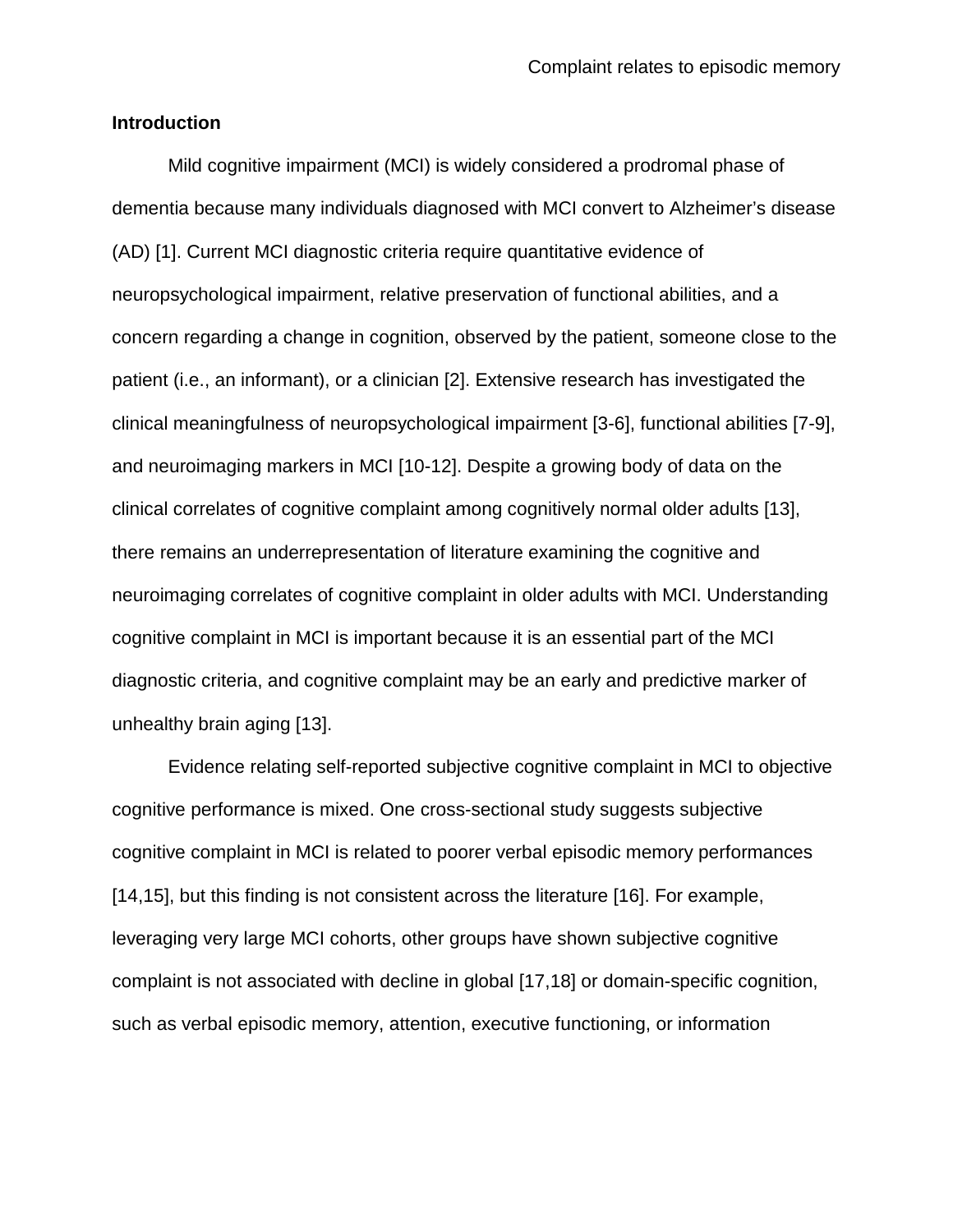processing speed [\[18\]](#page-23-4). Overall, it remains unclear how subjective cognitive complaint relates to cognition.

Cognitive complaint may correspond to structural brain changes reflecting AD pathophysiology, but there are limited studies examining neuroimaging correlates of subjective complaint that exclusively focus on MCI. For example, multiple groups have focused on medial temporal lobe volumes and compared MCI with other groups, such as cognitively normal elders with and without complaint [\[19](#page-24-0)[,20\]](#page-24-1). This prior work suggests the presence of cognitive complaint is related to smaller structural volumes within the hippocampus [\[19\]](#page-24-0), entorhinal cortex [\[20\]](#page-24-1), and parahippocampal gyrus [\[19\]](#page-24-0).

The frontal or parietal cortex may also be linked to self-perceived memory changes as suggested in the existing literature on anosagnosia (i.e., awareness of cognitive abilities and impairment) [\[for review; 21\]](#page-24-2). Functional imaging studies suggest MCI individuals with poor awareness of their own cognitive ability have altered metabolism in the medial frontal [\[22\]](#page-24-3), parietotemporal [\[23\]](#page-24-4) and posteriomedial [\[24\]](#page-24-5), and posterior cingulate[\[22\]](#page-24-3) regions. Volumetric brain analyses suggest that more unawareness of one's cognitive ability is related to smaller medial frontal cortex in MCI [\[25\]](#page-24-6). It is plausible that subjective cognitive complaint might also relate to structural differences in these neuroanatomical regions.

The current study cross-sectionally examines if endorsement of a specific subjective memory question (i.e., "Do you feel you have more problems with memory than most?") in MCI corresponds to objective cognitive impairment or structural brain changes. Leveraging the geographically representative and comprehensive Alzheimer's Disease Neuroimaging Initiative (ADNI) database, we hypothesize that older adults with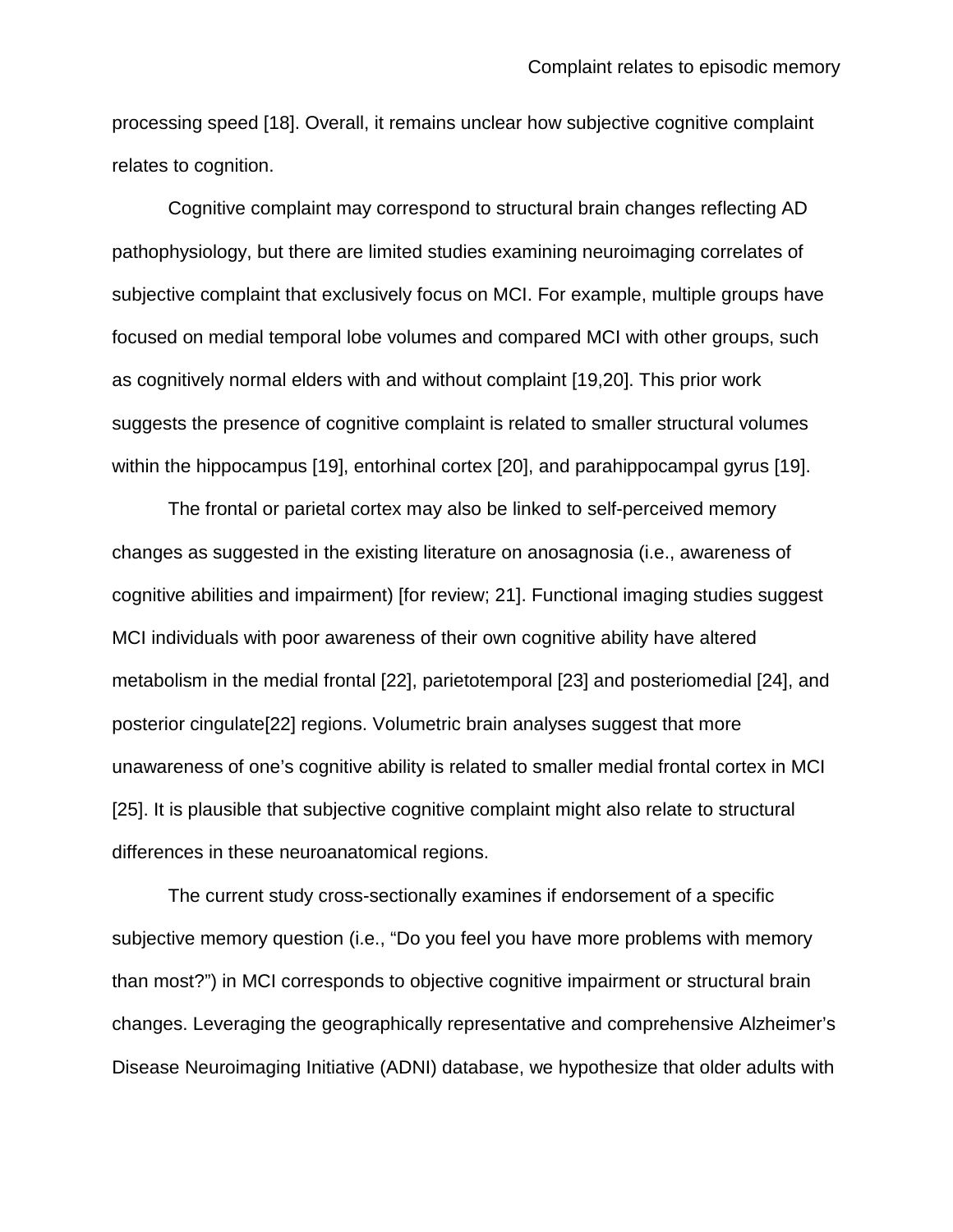MCI who endorse a subjective memory complaint question will have poorer verbal episodic learning and memory performances (i.e., total learning, learning slope, delayed recall, delayed recognition) because rapid forgetting is most commonly the first clinical manifestation of AD [\[26\]](#page-25-0). To comprehensively assess the relation of subjective cognitive complaint and cognition, additional measures were included that tap key cognitive domains affected in the prodromal phase of AD, including executive functioning [\[6\]](#page-21-3), language [\[27\]](#page-25-1), and processing speed [\[28\]](#page-25-2). Our second hypothesis is that older adults with MCI who endorse a subjective memory complaint question will have smaller medial temporal lobe volumes (i.e., hippocampus, parahippocampal gyrus, and entorhinal cortex) because these structures are affected earliest by AD neuropathology [\[29\]](#page-25-3). We also examine structural variables reported in the anosagnosia literature [\[for review; 21\]](#page-24-2), including cingulate, frontal lobe, and parietal lobe volumes. While all MCI participants enrolled in ADNI have some form of complaint (self, informant, or clinician), the current study aims to provide a comprehensive assessment of the biological underpinnings and cognitive correlates of subjective memory complaint in MCI using a single but common question.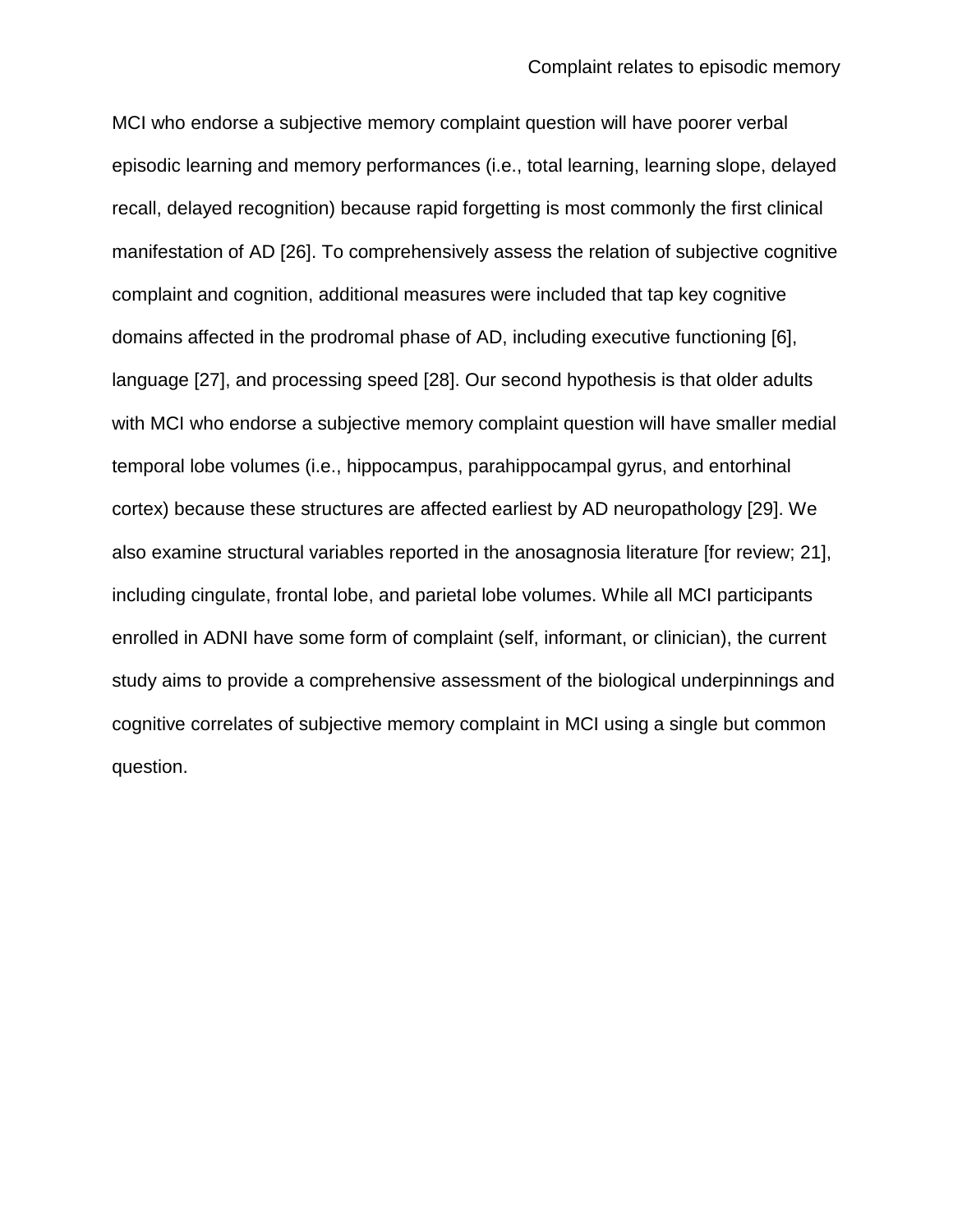#### **Methods**

#### *Participant characteristics*

Participants were drawn from the multisite, longitudinal Alzheimer's Disease Neuroimaging Initiative (ADNI; [http://adni.loni.ucla.edu/\)](http://adni.loni.ucla.edu/), launched in 2003 to examine neuroimaging biomarkers in the progression of MCI and AD. At the time of participant enrollment, ADNI exclusion criteria included neurological disease other than AD (e.g., Parkinson's disease, epilepsy, multiple sclerosis), history of brain lesion (e.g., infection, infarction) or head trauma, and history of psychoactive medication use. For a list of full inclusion and exclusion criteria, please refer to [http://www.adni-info.org.](http://www.adni-info.org/) We accessed publicly available data from the original ADNI cohort (ADNI1) on 4/1/2013, and the current study was limited to participants with MCI at baseline, available baseline structural 1.5T neuroimaging data, and baseline completion of the Geriatric Depression Scale [\[GDS; 30\]](#page-25-4), which resulted in a total sample size of 397 participants. Analysis of ADNI's publicly available database was approved by our local Institutional Review Board prior to data access or analysis.

#### *Diagnostic Determination*

MCI was defined by ADNI as (a) Mini-Mental State Examination (MMSE) [\[31\]](#page-25-5) score>23; (b) Clinical Dementia Rating [\[32\]](#page-25-6) global score≤0.5 (reflecting mild severity of impairment); (b) relatively spared activities of daily living; (c) objective cognitive impairment as measured by education-adjusted scores on Wechsler Memory Scale-Revised (WMS-R) Logical Memory Delayed Recall [\[33\]](#page-25-7); (d) expressed concern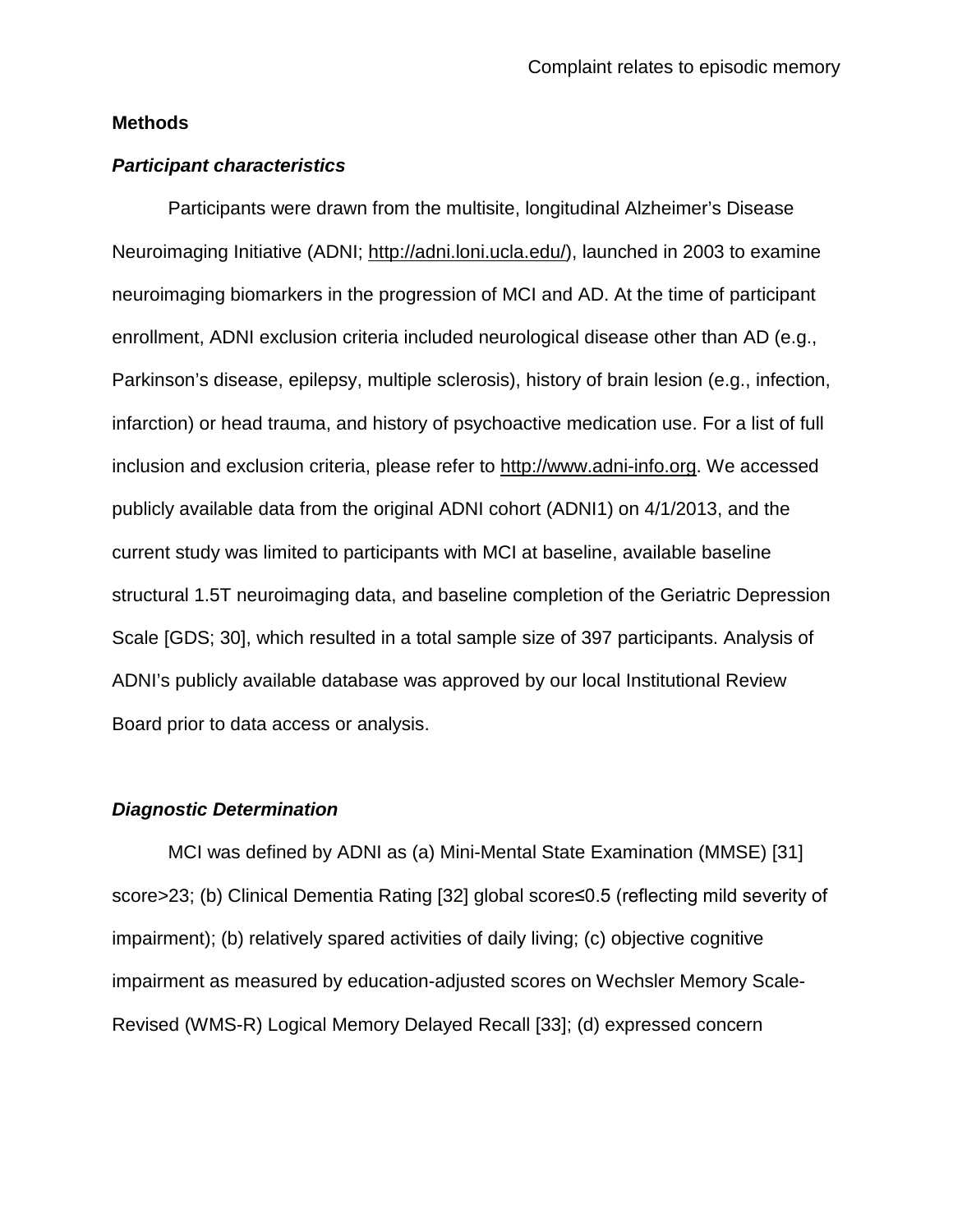regarding cognitive change by participant or informant; and (d) not meeting diagnostic criteria for AD (please refer to http://www.adni-info.org) [\[reference 34\]](#page-25-8).

## *Cognitive Complaint Status*

All ADNI MCI participants were required to have a cognitive complaint at study entry defined as a cognitive concern reported by the participant, the informant, or the study clinician. An addition complaint definition is implemented in the current study. That is, before analyses, MCI participants were categorized into two complaint groups using their response to the GDS question "*Do you feel you have more problems with memory than most?*" [\[17](#page-23-3)[,35\]](#page-26-0). A "yes" response was coded as a complaint and a "no" response was coded as no complaint. Thus, while all ADNI MCI participants have some form of complaint (self, informant, or clinician), the current study investigates the relation between a specific cognitive complaint question and cognitive and neuroimaging outcomes.

#### *Neuropsychological Assessment*

All participants completed a common neuropsychological protocol assessing multiple cognitive systems as described below:

1. Episodic Memory: The Rey Auditory Verbal Learning Test (RAVLT)[\[36\]](#page-26-1) is a verbal episodic memory test that includes five learning trials for a list of 15 nouns (Trials 1-5 Total Learning), followed by immediate recall of a 15-item distractor list and short-delay free recall of the original list (Immediate Recall). After a 30-minute filled delay participants are asked to recall the original list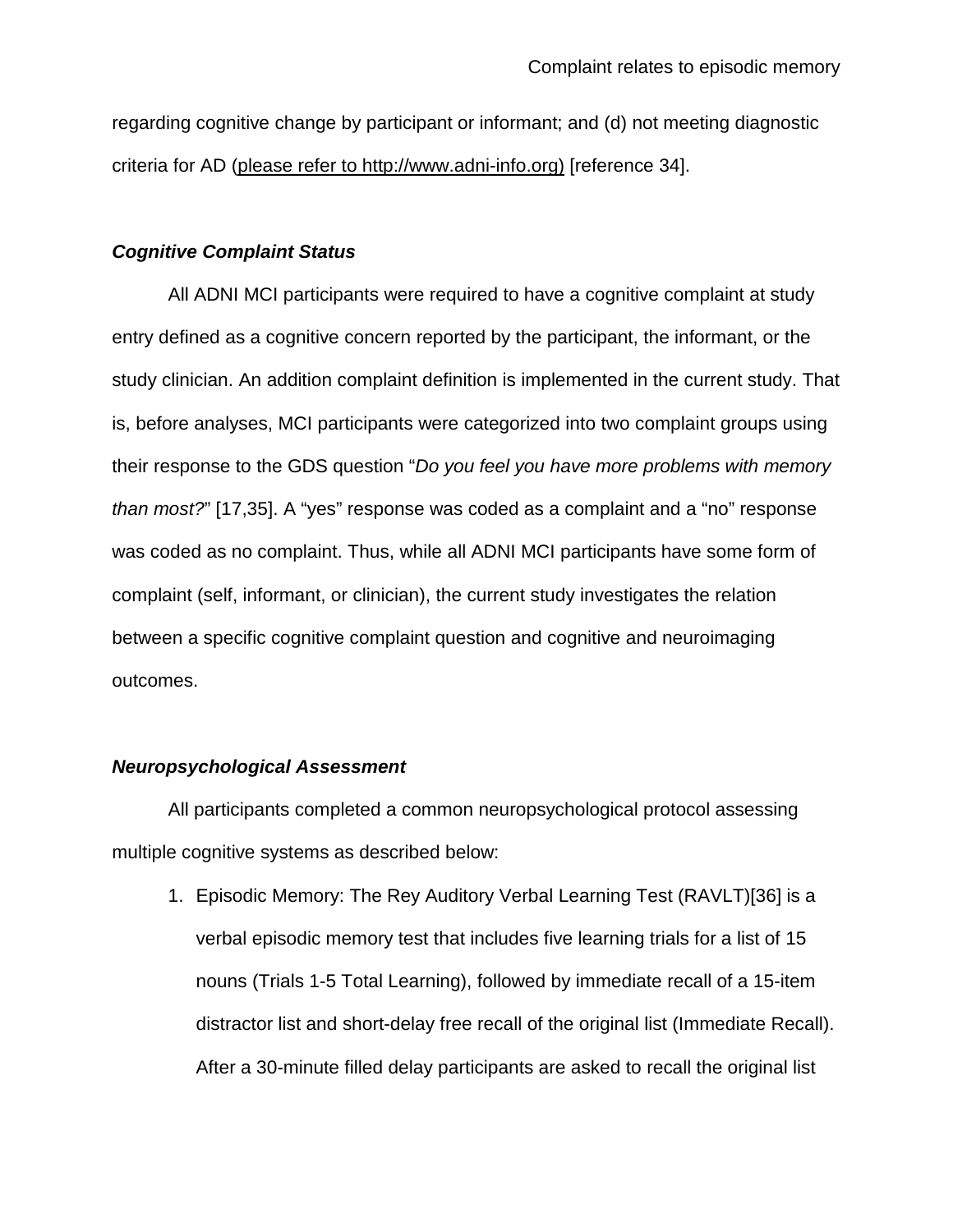(Delayed Recall) followed by a yes/no recognition test for the original 15-item list (Delayed Recognition). We included learning slope as an outcome (a regression-based slope, which statistically models the linear best fit over all learning trials) [\[37\]](#page-26-2) because a flat learning slope is characteristic of a classic amnestic profile [\[38\]](#page-26-3). The WMS-R Logical Memory [\[33\]](#page-25-7) is a verbal episodic memory test using a paragraph-long story to assess Immediate Recall and Delayed Recall.

- 2. Executive Functioning: Working memory was assessed using Wechsler Adult Intelligence Scale-III (WAIS-III) Digit Span Backward [\[39\]](#page-26-4) and sequencing was assed using Trail Making Test Part B [\[40\]](#page-26-5).
- 3. Information Processing Speed: Information processing speed was assessed by WAIS-III Digit Symbol Coding [\[39\]](#page-26-4) and Trail Making Test Part A [\[40\]](#page-26-5).
- 4. Language: Lexical retrieval was assessed using the 30-item Boston Naming Test [\[41\]](#page-26-6) and category fluency was assessed using Animal Naming [\[42\]](#page-26-7) and Vegetable Naming [\[43\]](#page-26-8).

# *Neuroimaging Protocol*

The ADNI neuroimaging protocol has been reported in great detail elsewhere [\[44,](#page-27-0)[45\]](#page-27-1). Images for the current study included original uncorrected 1.5T T1-weighted high-resolution three-dimensional structural data. Most neuroimaging measures of interest were derived using FreeSurfer Version 5.0 (http://surfer.nmr.mgh.harvard.edu) [\[46,](#page-27-2)[47\]](#page-27-3). Briefly, participant data was run through the reconstruction process (recon-all) for skull stripping, intensity normalization, and segmentation by tissue type (i.e.,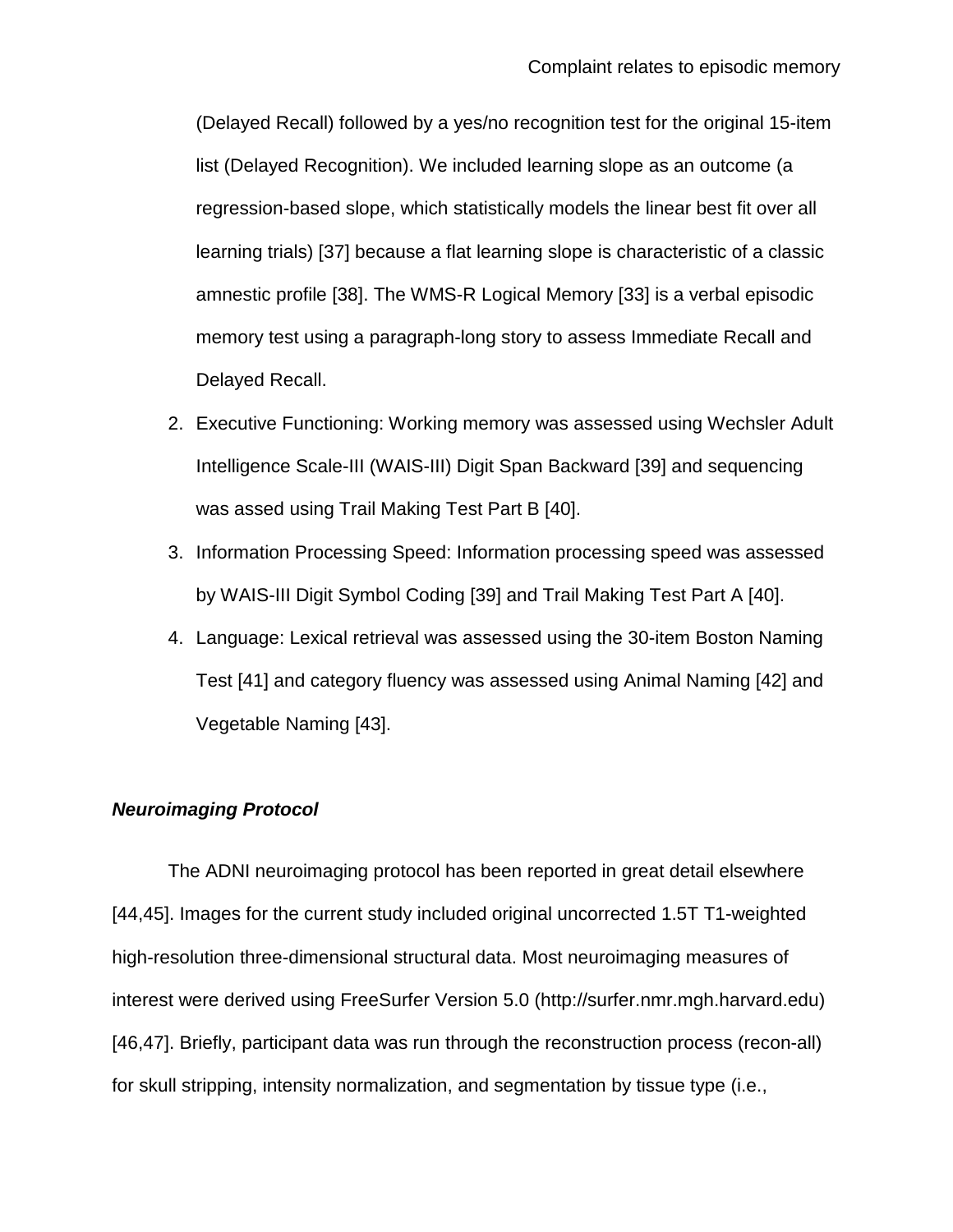cerebrospinal fluid, gray matter, and white matter). White and gray matter regions were segmented using spatial intensity gradients and intensity of gray/white borders [\[48\]](#page-27-4). Contiguous ROIs were detected based on intensity similarity and spatial gradient (contour). Bias fields were modeled as a three-dimensional second order polynomial. The cortical surface of the brain was then inflated and registered to a spherical atlas to parcellate gyral and sulcal structures [\[49\]](#page-27-5). After recon-all, all data were manually inspected and edited (SD, WC) to correct for registration, topological, and segmentation defects, which included inspection of white and gray surfaces in accordance with the FreeSurfer training manual [\(http://surfer.nmr.mgh.harvard.edu/fswiki/Edits\)](http://surfer.nmr.mgh.harvard.edu/fswiki/Edits). During these manual edits, the segmentation of the hippocampus was reviewed and edited as necessary. After these manual edits were complete, images were re-processed through FreeSurfer to update the transformation template and segmentation information. After surface generation, all surfaces were smoothed at 30mm full-width/half-maximum Gaussian kernel to reduce the effects of noise on the results. Variables of interest for the current study were generated as follows:

1. *Cortical thickness analysis*: Both intensity and continuity information were used to produce representations of cortical thickness, calculated as the closest difference from the gray/white matter boundary to the gray matter/CSF boundary at each surface vertex [\[48\]](#page-27-4). The generated values relied on spatial intensity gradients not restricted to the voxel resolution, so they were not affected by absolute signal intensity and were able to detect submillimeter features. Such cortical thickness procedures have been validated with histological [\[50\]](#page-28-0) and manual measurements [\[51\]](#page-28-1). Average gray matter thickness was calculated for all cortical ROIs. For the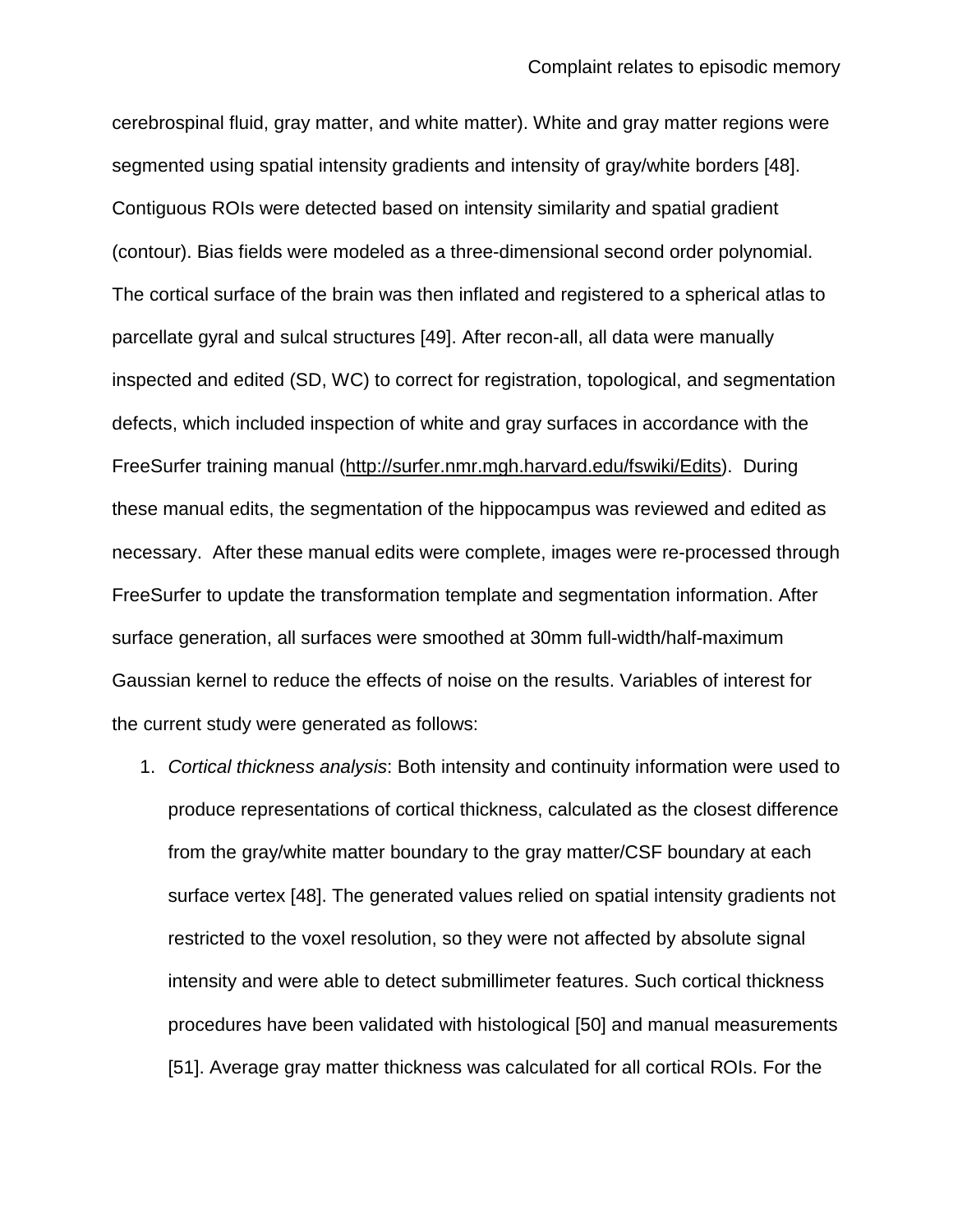current study, ROIs from FreeSurfer [\[52\]](#page-28-2) included the parahippocampual gyrus and entorhinal cortex.

- 2. *Volumetric analysis*: For volumetric analyses images underwent automated Talairach transformation and segmentation [\[53\]](#page-28-3). Regional volume was calculated based upon the number of voxels occupied within the region of interest. FreeSurfer's lobe mapping was used to calculate lobar volumes (i.e., frontal, temporal, parietal, cingulate) laterally by each hemisphere and bilaterally (total volumes).
- 3. *Intracranial Volume*: FreeSurfer computed estimated total intracranial volume (etICV) by completing three iterations of likelihood maximizations of the hidden Markov field model then summing the gray and white matter voxels [\[54\]](#page-28-4). All regional and lobar volumes were corrected by intracranial volume (ICV), computed as ROI volume/etICV\*100. The ICV-corrected volumes were then used in all volume-based analyses.

# *Statistical Analysis*

Prior to hypothesis testing, between-group comparisons were conducted for demographic variables (i.e., age, education, sex, race), global cognitive functioning (i.e., MMSE), depressed mood (i.e., GDS total score minus the score for question "*Do you feel you have more problems with memory than most?"*), cognitive performances, and neuroimaging indices using Wilcoxon rank-sum test for continuous outcomes and Pearson's chi-squared for categorical outcomes. Effect sizes were calculated according to Cohen's d formula and interpreted according to published guidelines [\[55\]](#page-28-5).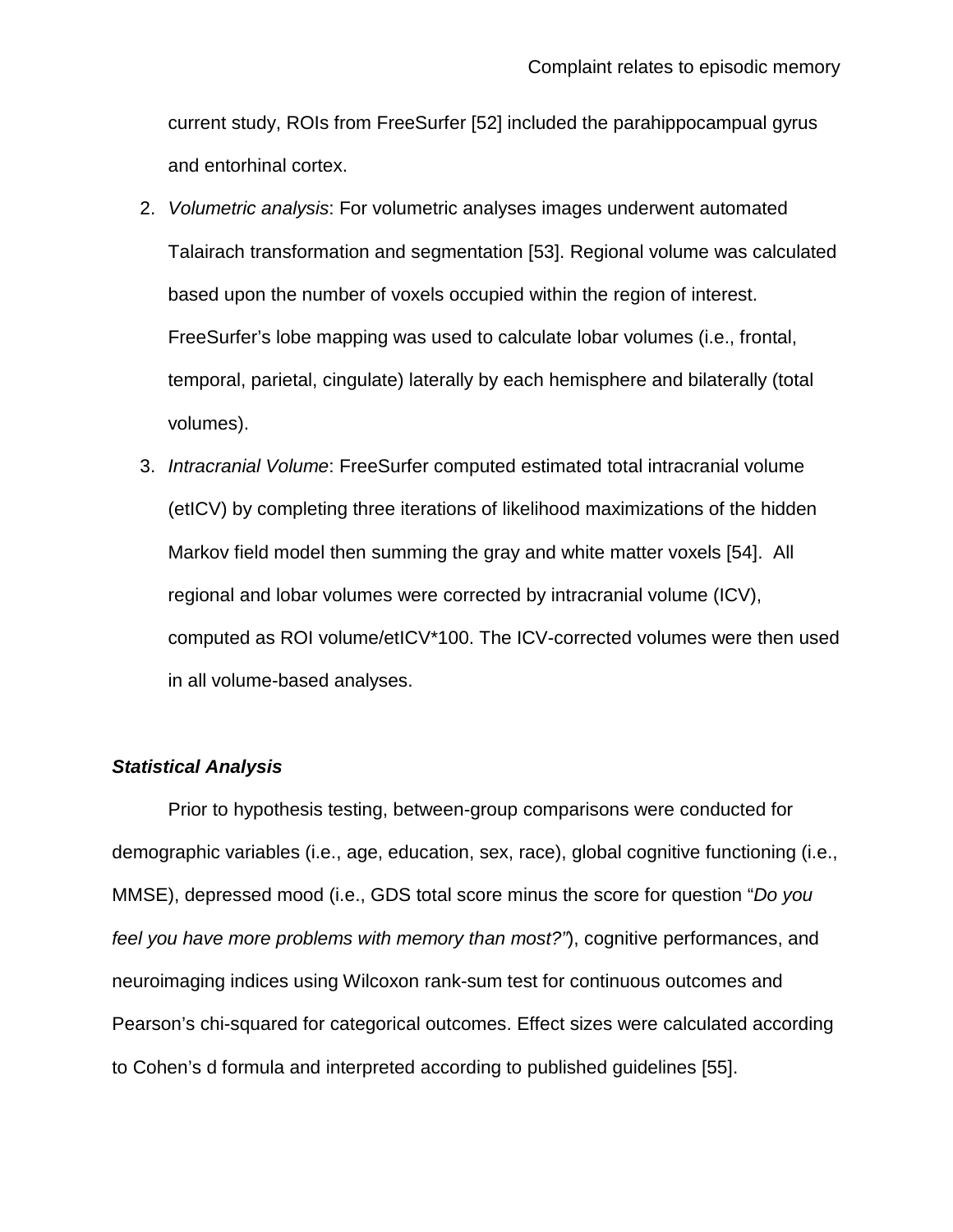Hypothesis testing was conducted using linear regression for each cognitive and neuroimaging outcome with subjective cognitive complaint defined as the independent variable using no complaint as the referent. Each model adjusted for age, race, sex, education, MMSE, GDS (minus the score for the cognitive complaint question), and apolipoprotein-E (APOE) ε4 status (i.e., positive=ε2/ε4, ε3/ε4, or ε4/ε4 versus negative=ε2/ε2, ε2/ε3, or ε3/ε3). Ordinal least square method was used for parameter estimation. For demographic comparisons and primary outcome models, significance was set *a priori* at p<0.0022 based on a strict Bonferroni correction factor (i.e.,  $\alpha$ =0.05/22 comparisons). Secondary analyses were conducted using lateral lobar volumes to assess for possible lateralization effects [\[for review; 56\]](#page-28-6). Analyses were conducted using *R 2.14.1* with *ols* function from *rms* package [\(http://cran.r-project.org\)](http://cran.r-project.org/) and MATLAB (2012a; The MathWorks; Natick, MA).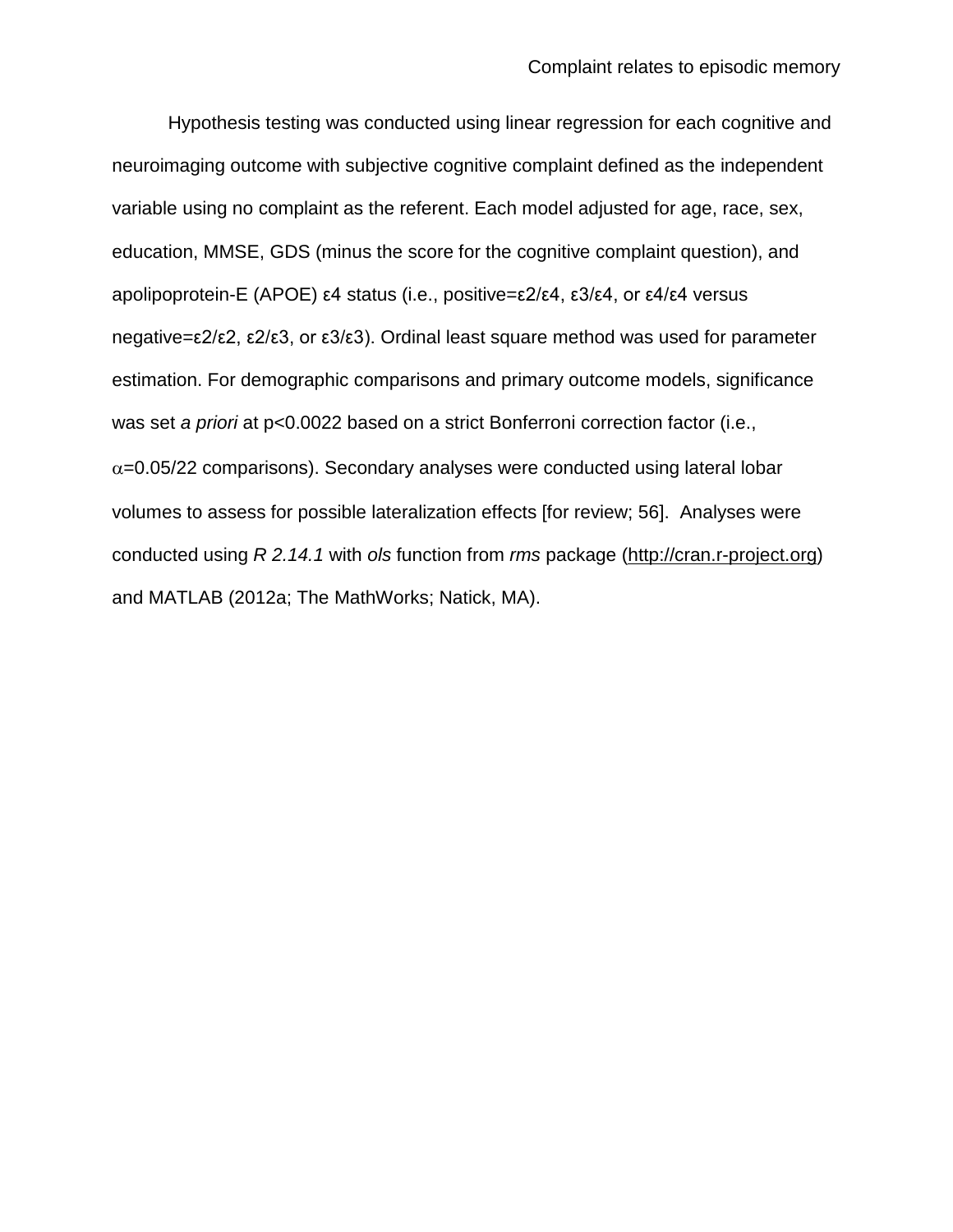#### **Results**

## *Participant Characteristics*

The subjective memory complaint group (n=206) differed from the non-complaint group ( $n=191$ ) on age ( $F(1, 395)=23$ ,  $p<0.001$ ). However, the two groups were statistically comparable for race ( $x^2$ =1, p=0.31), sex ( $x^2$ =0.03, p=0.86), education (F(1, 395)=1.2, p=0.27), MMSE (F(1, 395)=0.05, p=0.82), GDS (F(1,395)=1.4, p=0.23), or APOE status ( $x^2$ =2.6, p=0.11). The complaint group had lower performances on RAVLT Immediate Recall (F(1, 395)=7.5, p=0.006), Delayed Recall (F(1, 395)=8.9, p=0.003), and Delayed Recognition (F(1, 395)=7.6, p=0.006) but did not differ on all other cognitive measures (p-values>0.08). The groups did not differ on any neuroimaging variable (p-values>0.15). Refer to **Table 1** for details and effect sizes.

#### *Subjective Memory Complaint and Cognitive Indices*

Linear regressions adjusting for baseline characteristics indicated that MCI participants with a subjective memory complaint performed worse than participants with no complaint on RAVLT Immediate (β=-1.07, p<0.001) and Delayed Recall (β=-1.06, p=0.001). The association between subjective complaint and RAVLT Trials 1-5 Total Learning (p=0.006) did not survive Bonferroni correction for multiple comparison. No other associations between complaint status and cognition were observed (pvalues>0.03) using the Bonferroni-adjusted significance threshold. Refer to **Table 2** for details.

#### *Memory Complaint and Neuroimaging Markers*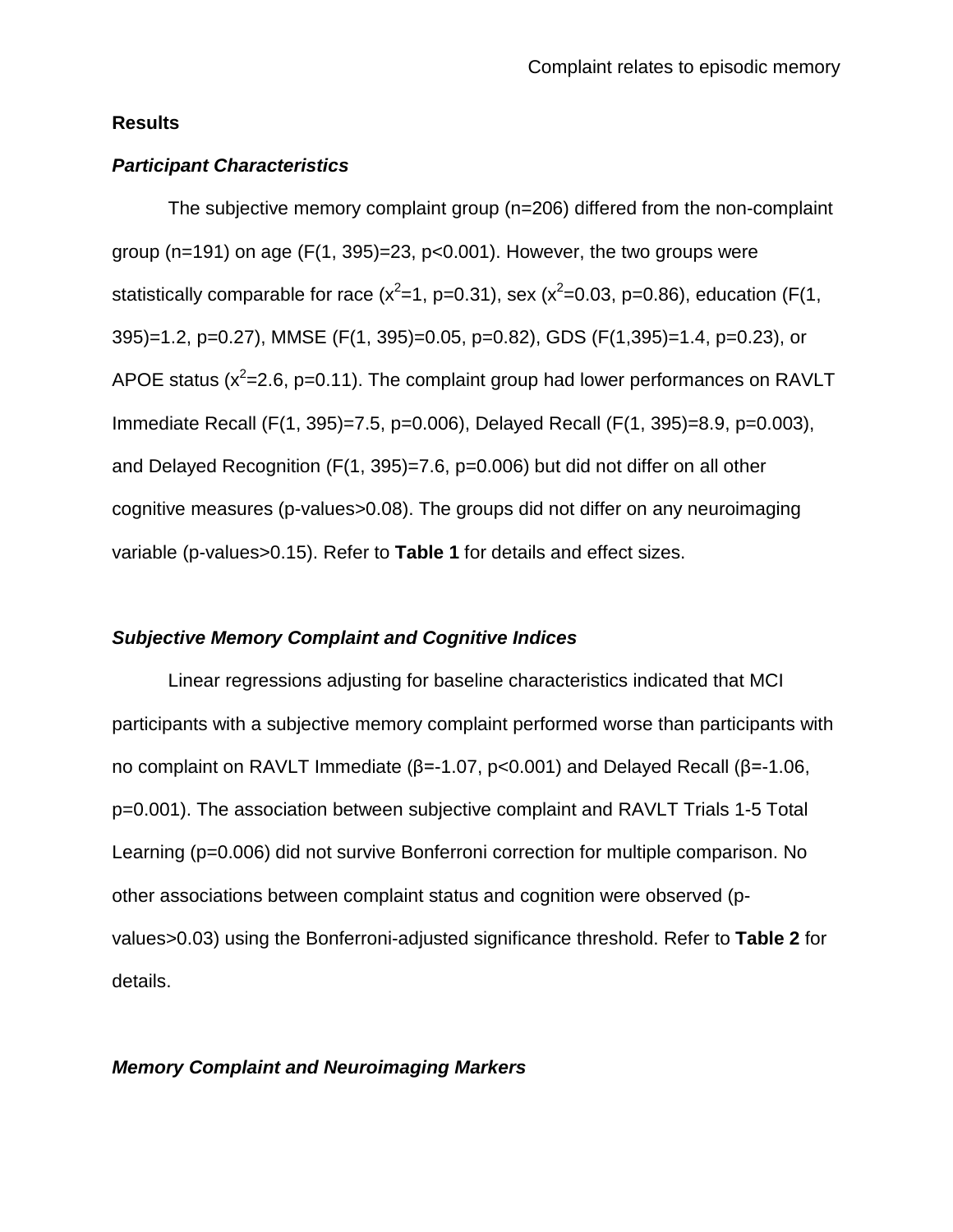After adjusting for baseline clinical characteristics, subjective memory complaint did not relate to any neuroimaging outcome examined (all p-values>0.12, see **Table 2** for details). Secondary analyses yielded no association between subjective memory complaint and lateralized (hemispheric) lobar volumes (data not shown).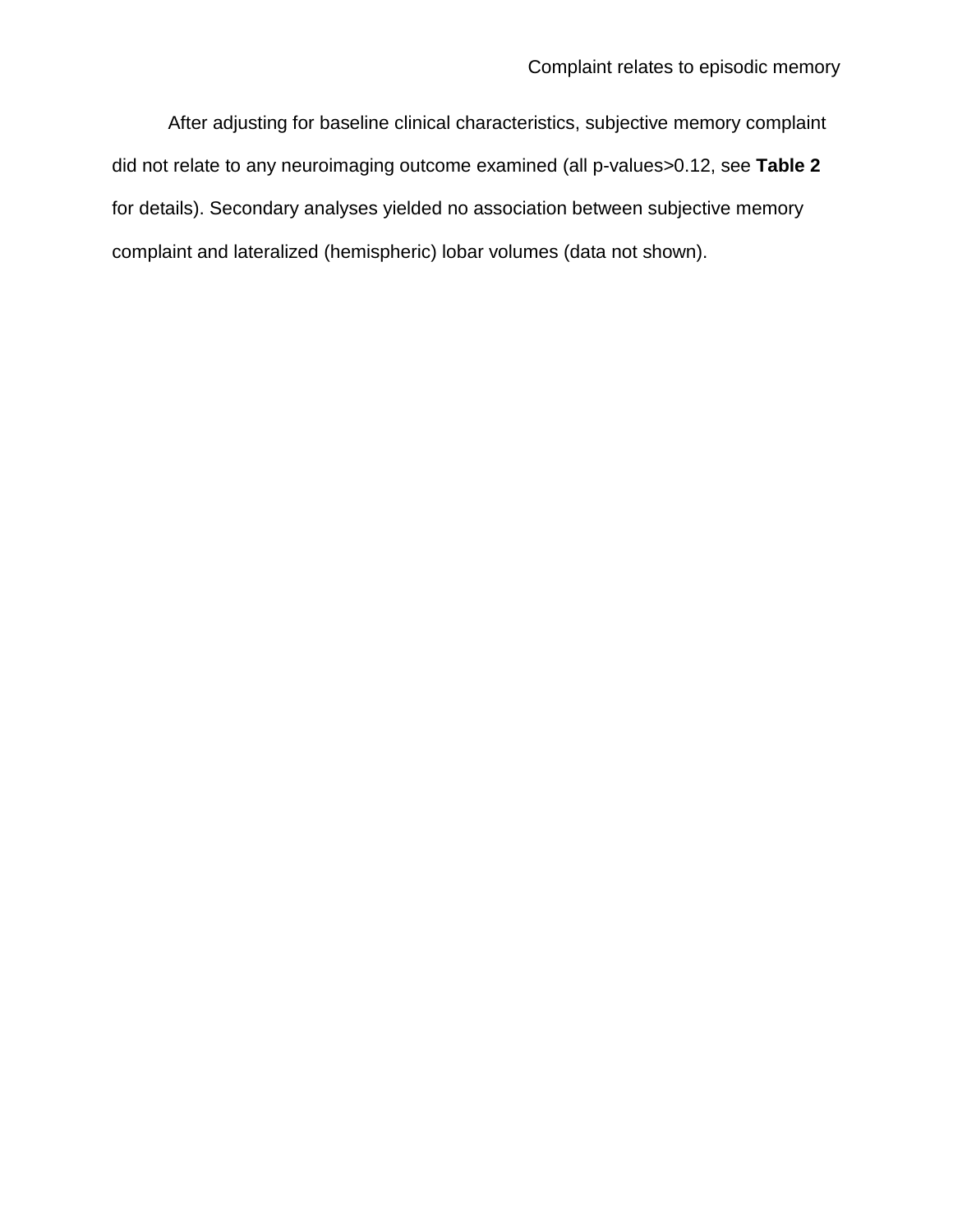#### **Discussion**

Leveraging a multicenter cohort, the current study examined the cognitive and neuroanatomical correlates of a subjective memory complaint in individuals with a clinical diagnosis of MCI. Our cross-sectional findings suggest a subjective memory complaint was related to aspects of verbal episodic memory, specifically lower (or worse) immediate and delayed recall on a serial list-learning task. Our findings are consistent with prior research suggesting individuals with MCI with a subjective memory complaint have poorer episodic memory performances, defined with a composite measure (i.e., serial list-learning, story learning, and serial figure learning) in comparison to MCI individuals without a complaint [\[14\]](#page-23-0).

In contrast, no association was observed between complaint and story learning, consistent with prior work in which we found no cross-sectional or longitudinal differences in story learning performance between MCI elders with and without a selfreported cognitive complaint [\[18\]](#page-23-4). The discordant finding between the list and story learning paradigms used in the current study may due to several factors. Foremost, the two measures may assess different aspects of learning and memory. Compared to story learning, serial list-learning has been shown to be more sensitive to episodic memory changes in MCI [\[57](#page-29-0)[,58\]](#page-29-1) and more sensitive to detection of early AD pathology [\[59\]](#page-29-2). Second, we used a correction factor, which may be so strict that it creates a Type II error. For example, in the absence of any correction factor, cognitive complaint would have statistically related to poorer story learning performance. Third, discrepant findings within and across the literature could relate to different complaint assessment methods. Subjective cognitive complaint can be assessed by one [\[20\]](#page-24-1) or multiple questions [\[60\]](#page-29-3)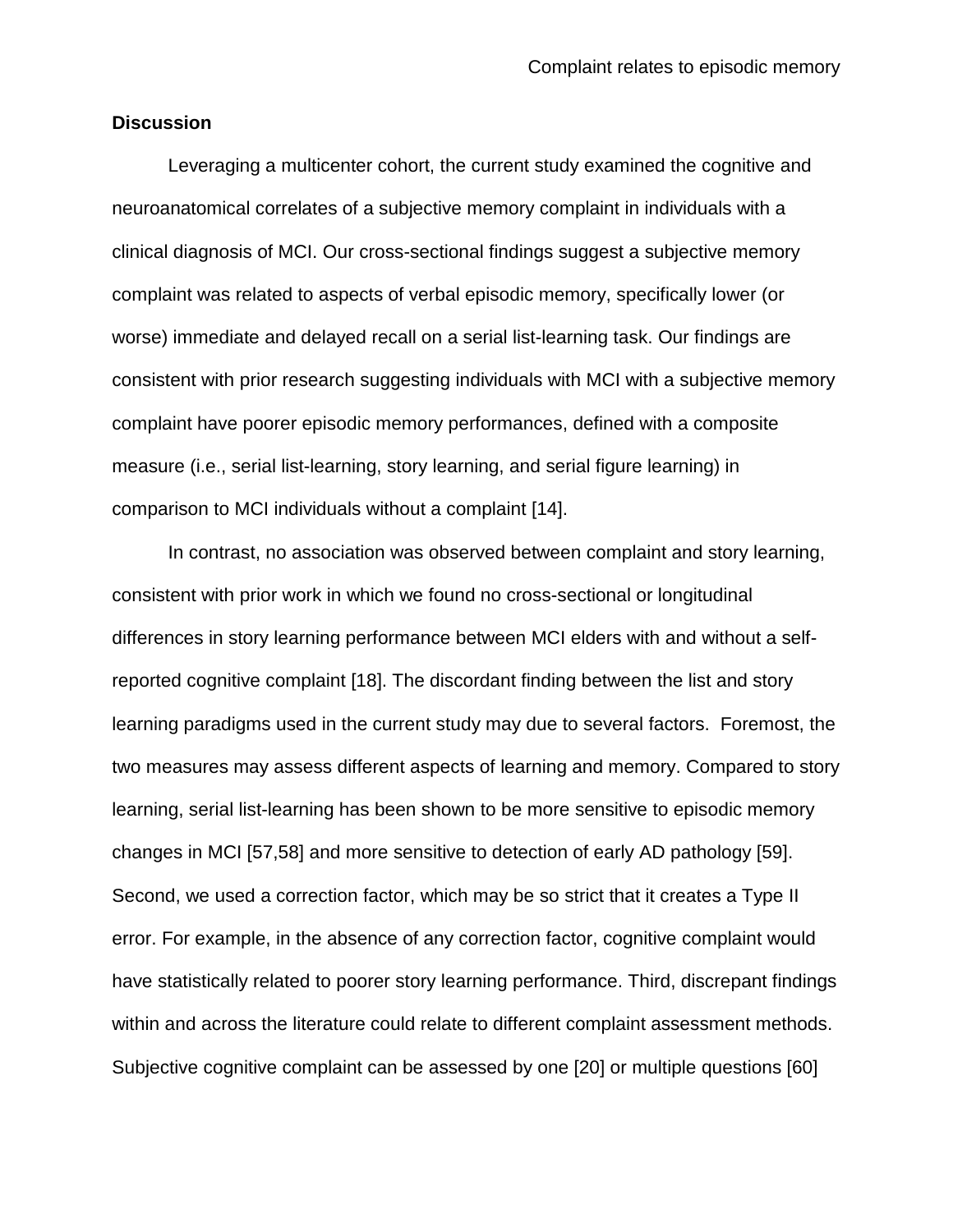that query for changes compared to one's own past abilities [\[61\]](#page-29-4), to one's peers [\[35\]](#page-26-0), or based upon a functional ability [\[62\]](#page-29-5). Different complaint questions may relate differently to objective cognitive performance [\[63\]](#page-29-6) without comparable clinical significance. Taken cumulatively, it is plausible that the implementation of a more sensitive measure of episodic memory or a strict correction factor, or the method of assessing subjective cognitive complaint in the current study yielded differences not captured in other recent work.

Subjective cognitive complaint was not predictive of any non-memory cognitive performances, including executive functioning, information processing speed, or language skills. This finding is consistent with existing research suggesting a selfcomplaint of cognitive change among individuals with MCI is not related to crosssectional or longitudinal changes in other areas of cognition [\[18\]](#page-23-4) . The lack of association with non-memory domains could be due to the method by which we defined complaint. In the current study, subjective cognitive complaint is specific to memory (i.e., "*Do you feel you have more problems with memory than most?*") where prior work has emphasized general 'cognitive decline' [\[18\]](#page-23-4). The current findings may speak to more precise concordance between memory-specific concerns and objective memory performances in individuals with MCI.

Based on prior research in NC elders and the known distribution of pathology early in the AD course, we hypothesized cognitive complaint would be related to greater atrophy in the hippocampus [\[19\]](#page-24-0), parahippocampal gyrus [\[19\]](#page-24-0) and entorhinal cortex [\[20\]](#page-24-1). However, our statistical models did not yield any significant associations between memory complaint and the neuroimaging markers of interest, including brain regions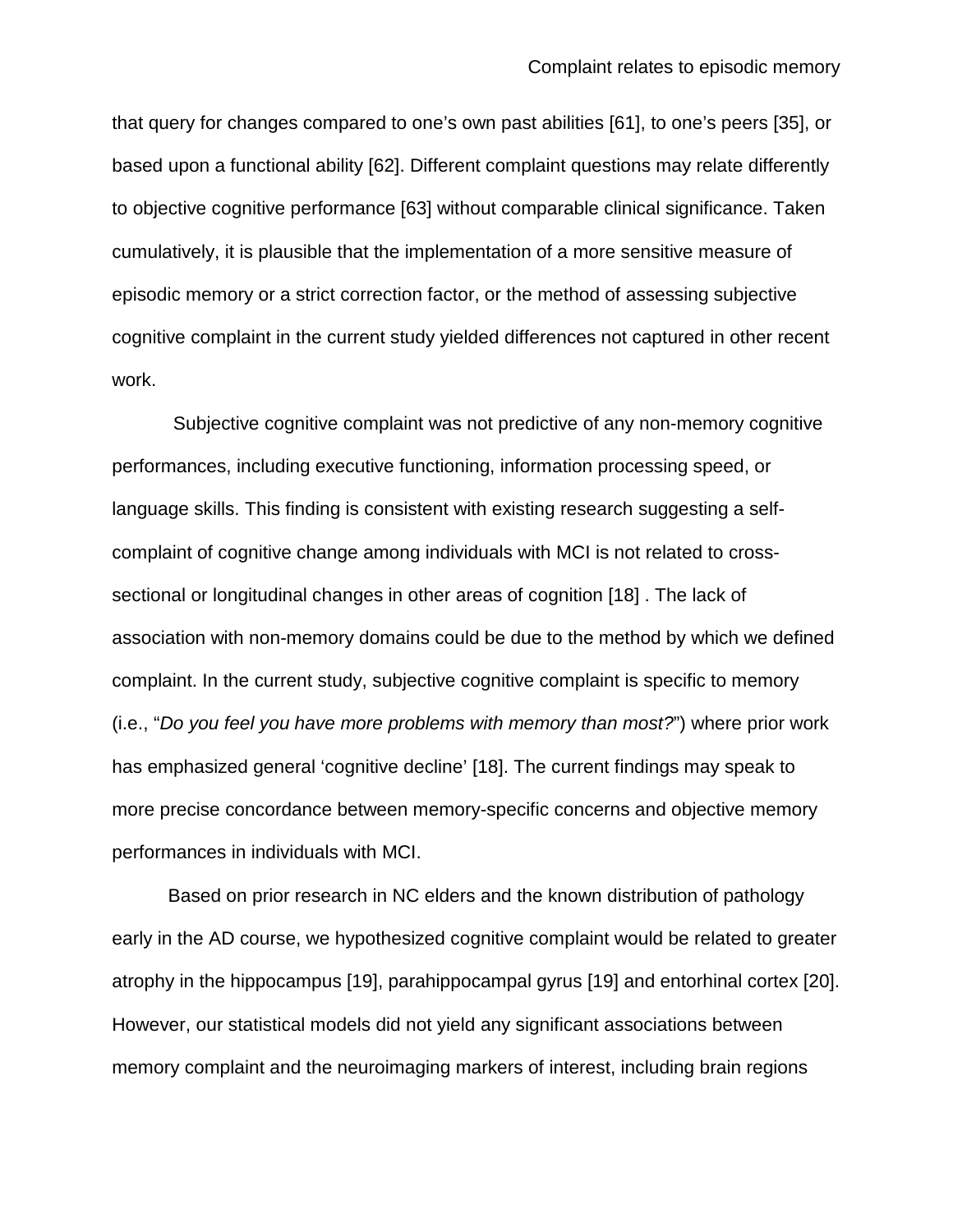commonly affected early in AD (i.e., hippocampal, parahippocampal, and entorhinal cortex) and areas implicated in anosagnosia (i.e., frontal, parietal, and cingulate volumes) [for review; [21](#page-24-2)[,56\]](#page-28-6). Recent evidence suggests objective episodic learning and memory impairments (as measured by RAVLT) precede structural imaging evidence of hippocampal atrophy [\[64\]](#page-30-0). Given the association between subjective memory concern and objective list-learning performance, it is plausible that a subjective memory complaint is an early clinical marker of AD pathogenesis. However, alternative explanations should be considered. This null finding could suggest that MCI individuals who report a memory change have comparable medial temporal and global atrophy to MCI individuals who deny any memory changes, making detection of any betweengroup differences difficult. Morphological brain changes in the medial temporal lobe are known to be present in MCI [\[1](#page-21-0)[,65\]](#page-30-1), but ADNI MCI cohort members may have more medial temporal atrophy than typically seen in MCI given ADNI's higher conversion rate to dementia (i.e., 16.5% over 12 months) [\[34\]](#page-25-8) as compared to epidemiological studies (i.e., 2-7%) [\[66\]](#page-30-2). It is also possible that our method for segmenting hippocampal volume introduced unwanted variance, making it difficult to detect differences in this anatomical region [\[67\]](#page-30-3). Alternatively, we defined cognitive complaint by one memory-focused question, which may be insufficiently sensitive to neuroanatomical changes, especially those areas implicated in anosagnosia.

It is important to note that as part of the diagnostic classification at ADNI enrollment, all MCI participants had some form of cognitive complaint (i.e., self-report, informant-report, or clinician-report). Because site-specific methods for defining complaint may be inconsistent and item-level self-report complaint data is unavailable in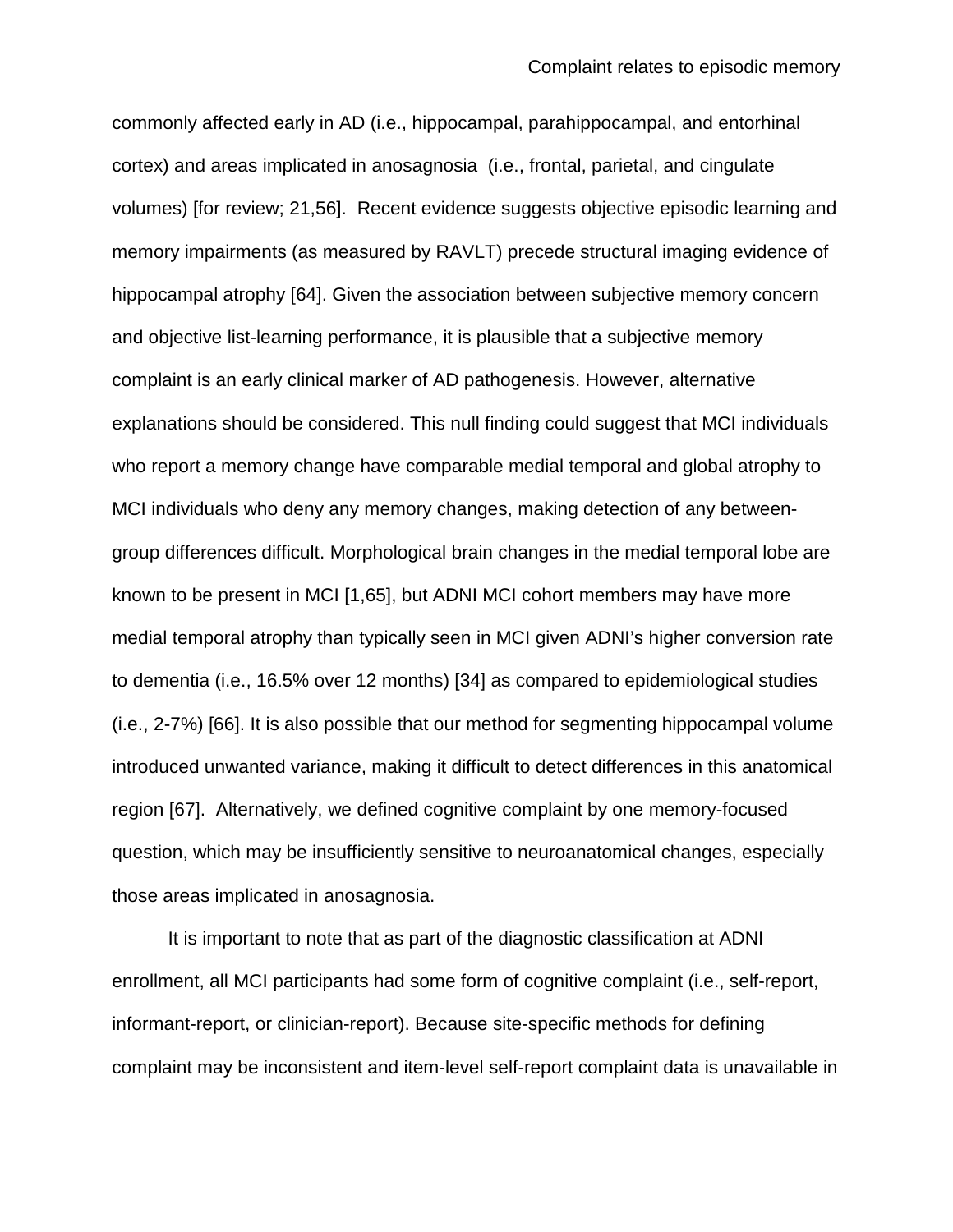the ADNI enrollment dataset, we leveraged responses to one self-report question (i.e., *Do you feel you have more problems with memory than most?*), which is collected as part of the GDS. Our single-item method provided an opportunity to define complaint consistently across all MCI cohort members enrolled across the ADNI sites. The current findings provide new information about how this specific self-perceived memory question relates to cognitive and neuroimaging markers of unhealthy brain aging. Furthermore, results suggesting that endorsement of the item was related to poorer objective episodic memory performance augment past work examining the validity of this particular memory complaint question [\[35\]](#page-26-0).

The ADNI cohort offers a number of strengths, including nationwide representation of participants, standardized diagnostic criteria, standardized neuroimaging protocol, and standardized neuropsychological protocol. A strength of the current study is that methodologically, we considered memory complaints in tandem with neuropsychological and neuroimaging outcomes. Lastly, restriction of participant inclusion to MCI allowed for a greater understanding of how complaint relates to cognitive and neuroimaging markers of cognitive aging in a population at very high risk for converting to dementia.

The present study has several noteworthy limitations. First, ADNI participants are predominantly White and well-educated (i.e., with a mean education of 16 years), which may limit the generalizability of findings to the population at large. Criteria for MCI diagnosis in ADNI requires a memory complaint, thus all participants in the current study have some form of self-, informant-, or clinician-concern regarding cognitive changes. Although the ADNI MRI protocol was optimized for comparability across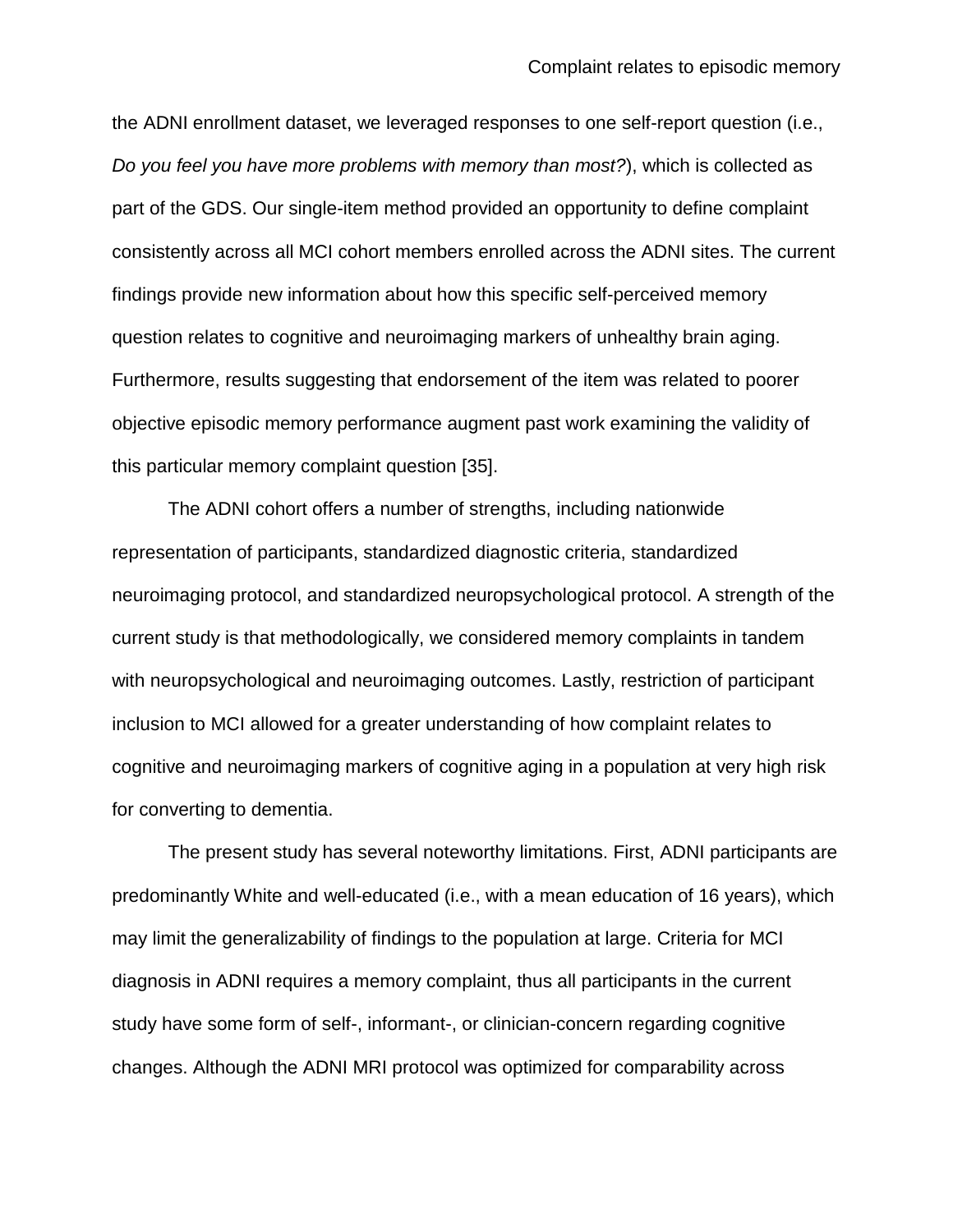different scanning platforms, variability in hardware and software configurations may have contributed unknown variance to the data. While our analytical plan was hypothesis-driven, the current study did not analyze all possible brain structures, so we may have overlooked an important association between memory complaint and neuroanatomical changes not captured in the regions selected. Furthermore, the lobar regions (i.e., frontal, parietal, and cingulate) included in this analysis were large and possibly lacked sufficient sensitivity to detect associations between subjective complaint and these cortical areas. Our analyses were cross-sectional, so we are unable to make temporal or causal associations between memory complaint and outcomes and a longitudinal analysis may help resolve inconsistencies in relations between cognitive complaint and neuroanatomical changes.

The current study provides new information about the cognitive and neuroanatomical correlates of memory complaint by suggesting that a memory complaint in MCI is related to worse immediate and delayed recall performances. The current findings enhance this prior literature by investigating detailed verbal episodic learning and memory performances (i.e., total learning, learning slope, immediate recall, delayed recall, recognition), rather than a global composite measure in older adults with MCI. Results indicate subjective memory complaint correlates not only with delayed recall but also with immediate recall.

The findings highlight that this memory complaint question may have clinical implications for individuals with MCI and that endorsement of the question "Do you feel you have more problems with memory than most?" is preferentially related to objective memory performance as compared to other cognitive performances (i.e., executive functioning, information processing speed, language). Further research is needed to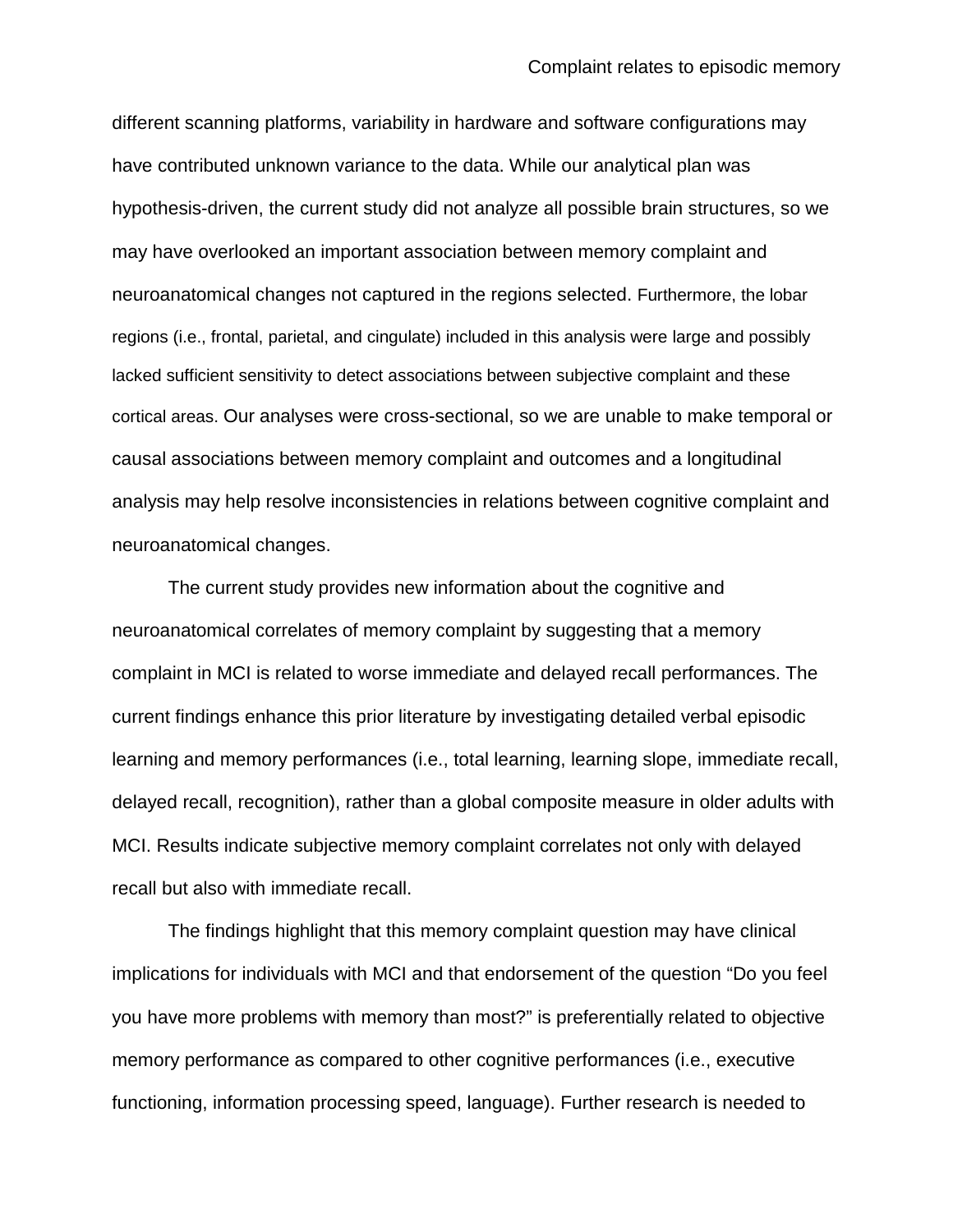better understand the clinical relevance of cognitive complaint in MCI and to extend these analyses to cognitively normal older adults to examine the role of memory complaint as an early marker of unhealthy brain aging. Additionally, expanding outcomes to include cerebrospinal fluid biomarkers of AD or amyloid and tau imaging will further enhance understanding of the clinical significance of cognitive complaint. Such information could provide clinicians and researchers with an important and easyto-use tool for identifying individuals at risk for unhealthy brain aging. Early recognition of older adults with abnormal cognitive changes is critical for minimizing the public health burden of dementia and AD.

#### **Acknowledgements**

This research was supported by K23-AG030962 (Paul B. Beeson Career Development Award in Aging; ALJ); K24-AG046373 (ALJ); Alzheimer's Association IIRG-08-88733 (ALJ); R01-AG034962 (ALJ); R01-HL111516 (ALJ), and the Vanderbilt Memory & Alzheimer's Center. Data collection and sharing for this project was funded by the Alzheimer's Disease Neuroimaging Initiative (ADNI) (National Institutes of Health Grant U01 AG024904). ADNI is funded by the National Institute on Aging, by the National Institute of Biomedical Imaging and Bioengineering, and through generous contributions from the following: Abbott; Alzheimer's Association; Alzheimer's Drug Discovery Foundation; Amorfix Life Sciences Ltd.; AstraZeneca; Bayer HealthCare; BioClinica, Inc.; Biogen Idec, Inc.; Bristol-Myers Squibb Company; Eisai, Inc.; Elan Pharmaceuticals, Inc.; Eli Lilly and Company; F. Hoffmann-La Roche Ltd. and its affiliated company Genentech, Inc.; GE Healthcare; Innogenetics, N.V.; IXICO Ltd.;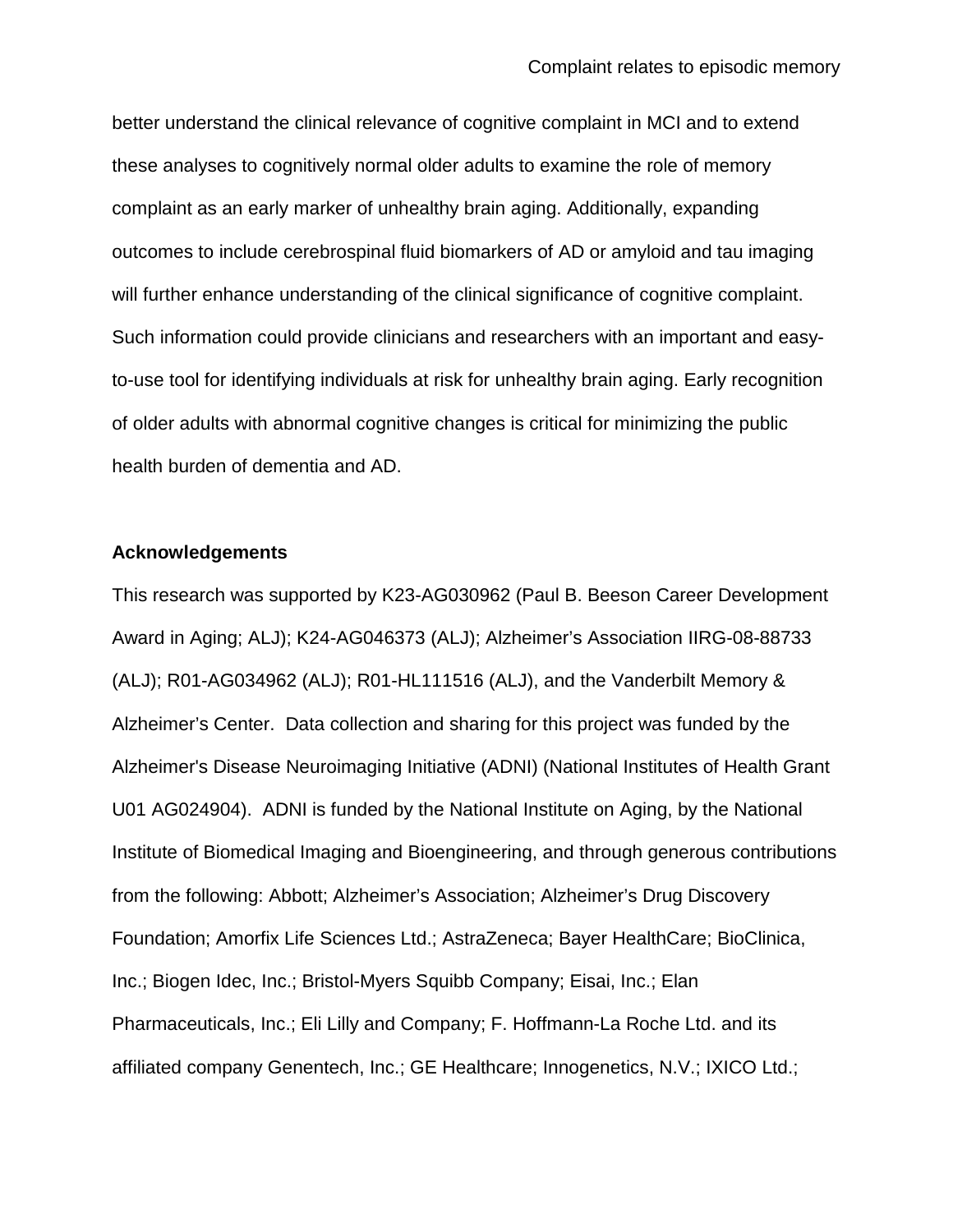Janssen Alzheimer Immunotherapy Research & Development, LLC.; Johnson & Johnson Pharmaceutical Research & Development, LLC.; Medpace, Inc.; Merck & Co., Inc.; Meso Scale Diagnostics, LLC.; Novartis Pharmaceuticals Corporation; Pfizer, Inc.; Servier; Synarc, Inc.; and Takeda Pharmaceutical Company. The Canadian Institutes of Health Research is providing funds to support ADNI clinical sites in Canada. Private sector contributions are facilitated by the Foundation for the National Institutes of Health (www.fnih.org). The grantee organization is the Northern California Institute for Research and Education, and the study is coordinated by the Alzheimer's Disease Cooperative Study Rev October 16, 2012 at the University of California, San Diego. ADNI data are disseminated by the Laboratory of NeuroImaging at the University of California, Los Angeles. This research was also supported by NIH grants P30 AG010129 and K01 AG030514.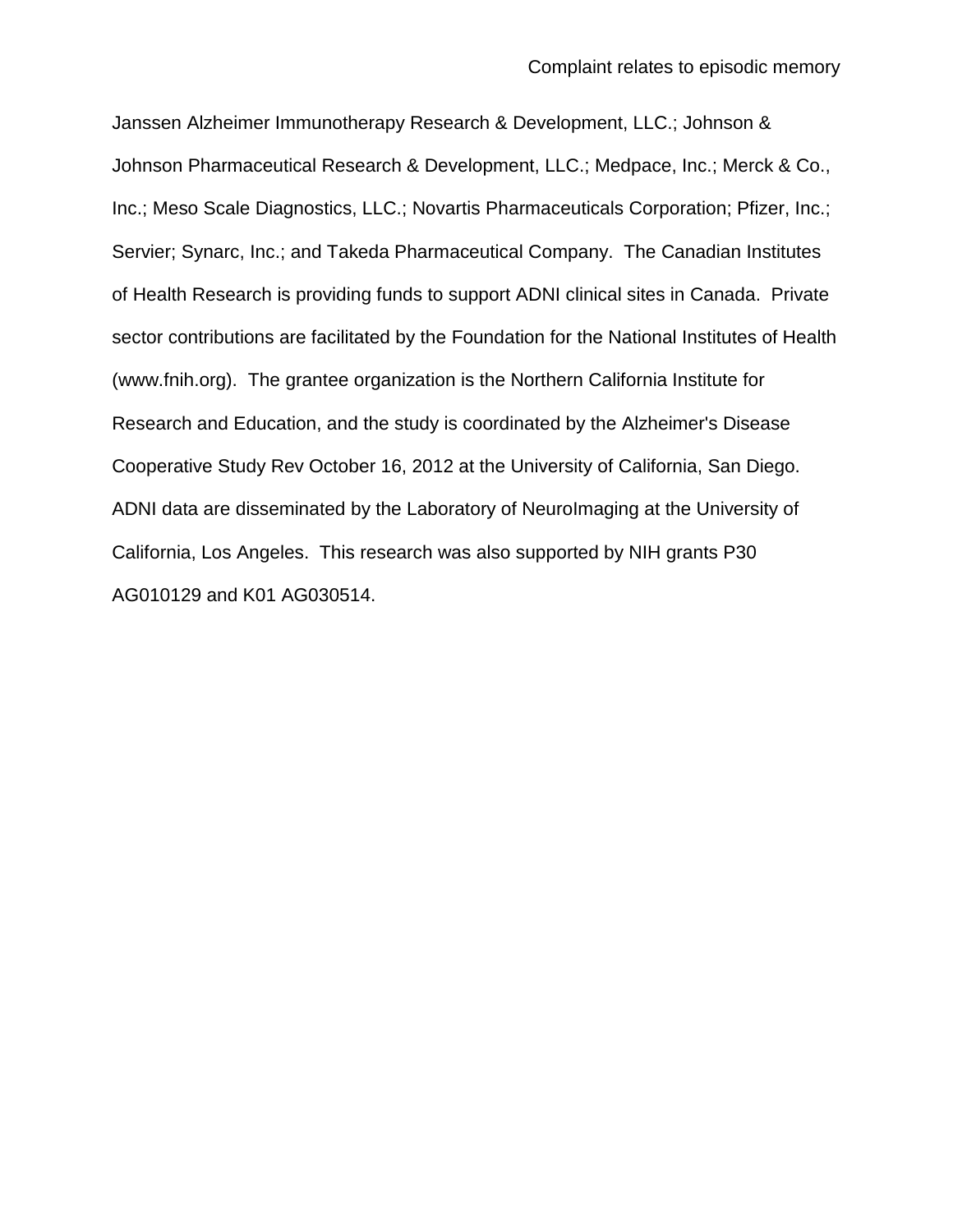## **References**

- <span id="page-21-0"></span>[1] Petersen RC, Doody R, Kurz A, Mohs RC, Morris JC, Rabins PV, Ritchie K, Rossor M, Thal L, Winblad B (2001) Current concepts in mild cognitive impairment. *Archives of Neurology* **58**, 1985-1992.
- <span id="page-21-1"></span>[2] Albert MS, Dekosky ST, Dickson D, Dubois B, Feldman HH, Fox NC, Gamst A, Holtzman DM, Jagust WJ, Petersen RC, Snyder PJ, Carrillo MC, Thies B, Phelps CH (2011) The diagnosis of mild cognitive impairment due to Alzheimer's disease: recommendations from the National Institute on Aging-Alzheimer's Association workgroups on diagnostic guidelines for Alzheimer's disease. *Alzheimers & Dementia* **7**, 270-279.
- <span id="page-21-2"></span>[3] Backman L, Jones S, Berger AK, Laukka EJ, Small BJ (2005) Cognitive impairment in preclinical Alzheimer's disease: a meta-analysis. *Neuropsychology* **19**, 520-531.
- [4] Tabert MH, Manly JJ, Liu X, Pelton GH, Rosenblum S, Jacobs M, Zamora D, Goodkind M, Bell K, Stern Y, Devanand DP (2006) Neuropsychological prediction of conversion to Alzheimer disease in patients with mild cognitive impairment. *Arch Gen Psychiatry* **63**, 916-924.
- [5] Fleisher AS, Sowell BB, Taylor C, Gamst AC, Petersen RC, Thal LJ (2007) Clinical predictors of progression to Alzheimer disease in amnestic mild cognitive impairment. *Neurology* **68**, 1588-1595.
- <span id="page-21-3"></span>[6] Albert MS, Moss M, Tanzi R, Jones K (2001) Preclinical prediction of AD using neuropsychological tests. *J Int Neuropsychol Soc* **7**, 631-639.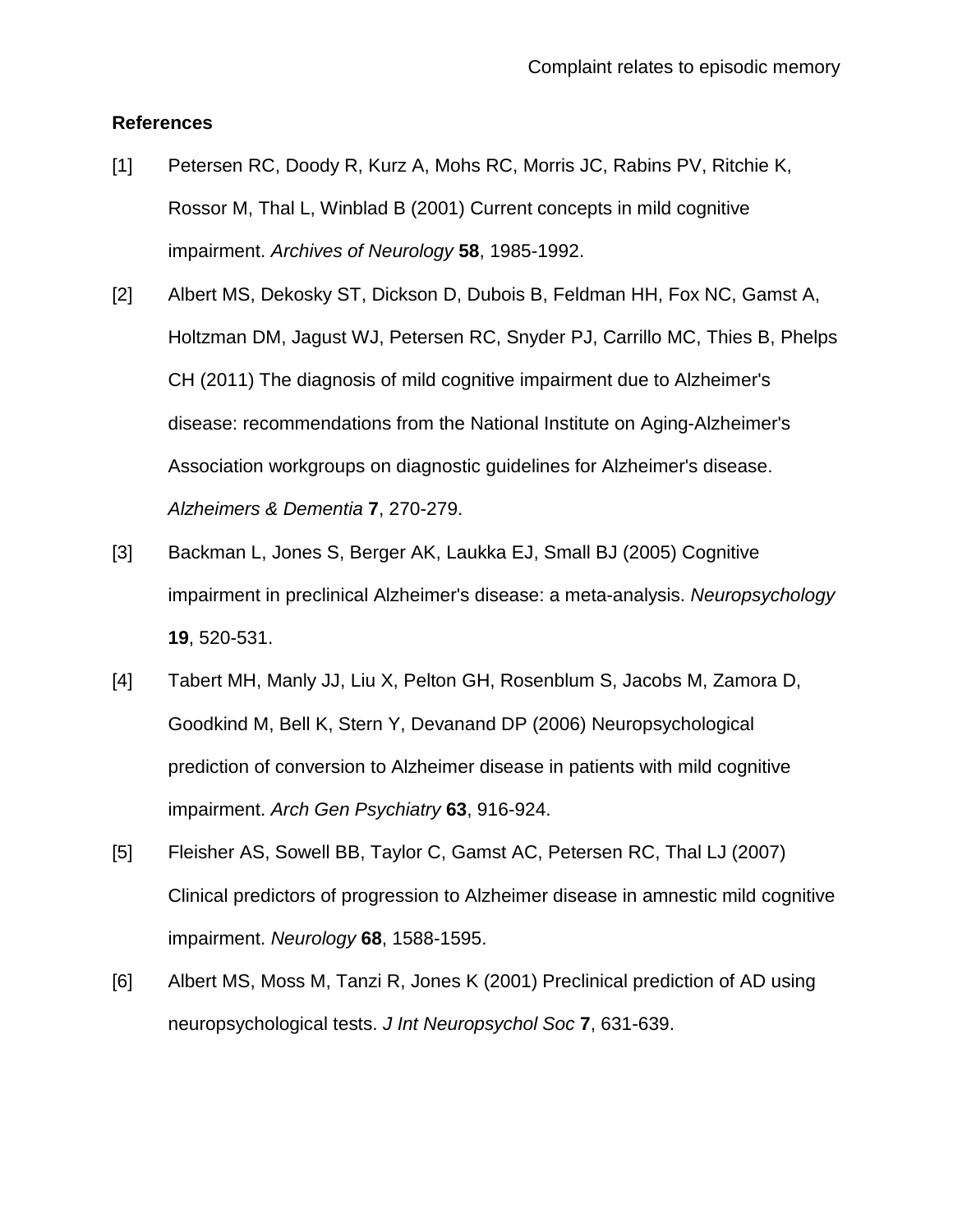- <span id="page-22-0"></span>[7] Jefferson AL, Byerly LK, Vanderhill S, Lambe S, Wong S, Ozonoff A, Karlawish JH (2008) Characterization of activities of daily living in individuals with mild cognitive impairment. *American Journal of Geriatric Psychiatry* **16**, 375-383.
- [8] Griffith HR, Belue K, Sicola A, Krzywanski S, Zamrini E, Harrell L, Marson DC (2003) Impaired financial abilities in mild cognitive impairment: a direct assessment approach. *Neurology* **60**, 449-457.
- [9] Tabert MH, Albert SM, Borukhova-Milov L, Camacho Y, Pelton G, Liu X, Stern Y, Devanand DP (2002) Functional deficits in patients with mild cognitive impairment: prediction of AD. *Neurology* **58**, 758-764.
- <span id="page-22-1"></span>[10] Du AT, Schuff N, Amend D, Laakso MP, Hsu YY, Jagust WJ, Yaffe K, Kramer JH, Reed B, Norman D, Chui HC, Weiner MW (2001) Magnetic resonance imaging of the entorhinal cortex and hippocampus in mild cognitive impairment and Alzheimer's disease. *J Neurol Neurosurg Psychiatry* **71**, 441-447.
- [11] Dickerson BC, Salat DH, Bates JF, Atiya M, Killiany RJ, Greve DN, Dale AM, Stern CE, Blacker D, Albert MS, Sperling RA (2004) Medial temporal lobe function and structure in mild cognitive impairment. *Ann Neurol* **56**, 27-35.
- [12] Devanand DP, Pradhaban G, Liu X, Khandji A, De Santi S, Segal S, Rusinek H, Pelton GH, Honig LS, Mayeux R, Stern Y, Tabert MH, de Leon MJ (2007) Hippocampal and entorhinal atrophy in mild cognitive impairment: prediction of Alzheimer disease. *Neurology* **68**, 828-836.
- <span id="page-22-2"></span>[13] Jessen F, Wiese B, Bachmann C, Eifflaender-Gorfer S, Haller F, Kolsch H, Luck T, Mosch E, van den Bussche H, Wagner M, Wollny A, Zimmermann T, Pentzek M, Riedel-Heller SG, Romberg HP, Weyerer S, Kaduszkiewicz H, Maier W,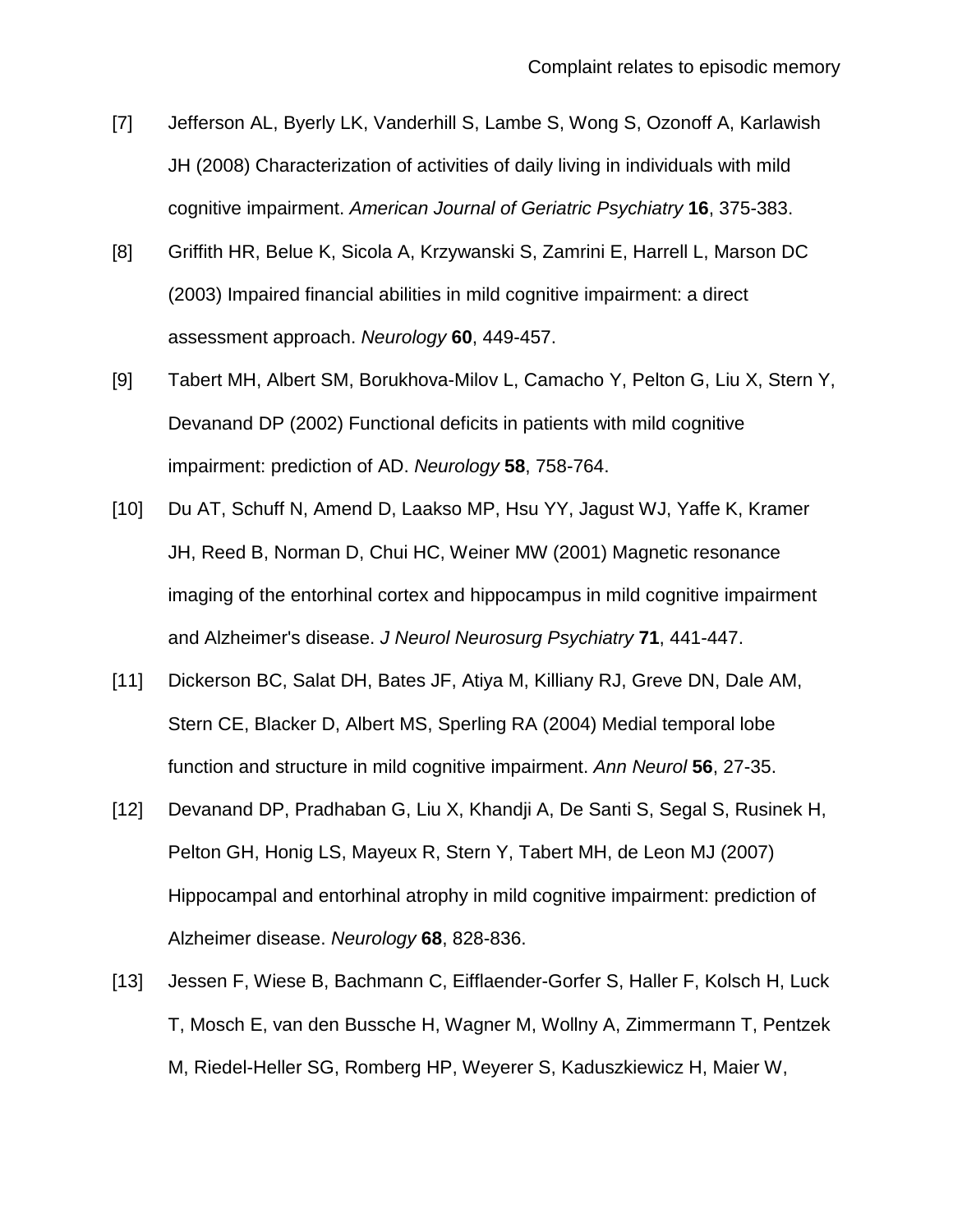Bickel H (2010) Prediction of dementia by subjective memory impairment: effects of severity and temporal association with cognitive impairment. *Archives of General Psychiatry* **67**, 414-422.

- <span id="page-23-0"></span>[14] Cook S, Marsiske M (2006) Subjective memory beliefs and cognitive performance in normal and mildly impaired older adults. *Aging Ment Health* **10**, 413-423.
- <span id="page-23-1"></span>[15] Benito-Leon J, Mitchell AJ, Vega S, Bermejo-Pareja F (2010) A population-based study of cognitive function in older people with subjective memory complaints. *J Alzheimers Dis* **22**, 159-170.
- <span id="page-23-2"></span>[16] Lenehan ME, Klekociuk SZ, Summers MJ (2012) Absence of a relationship between subjective memory complaint and objective memory impairment in mild cognitive impairment (MCI): is it time to abandon subjective memory complaint as an MCI diagnostic criterion? *Int Psychogeriatr* **24**, 1505-1514.
- <span id="page-23-3"></span>[17] Purser JL, Fillenbaum GG, Wallace RB (2006) Memory complaint is not necessary for diagnosis of mild cognitive impairment and does not predict 10 year trajectories of functional disability, word recall, or short portable mental status questionnaire limitations. *Journal of the American Geriatrics Society* **54**, 335-338.
- <span id="page-23-4"></span>[18] Gifford KA, Liu D, Carmona H, Lu Z, Romano R, Tripodis Y, Martin B, Kowall N, Jefferson AL (In press) Inclusion of an informant yields strong associations between cognitive complaint and longitudinal cognitive outcomes in nondemented elders *Journal of Alzheimer's Disease*.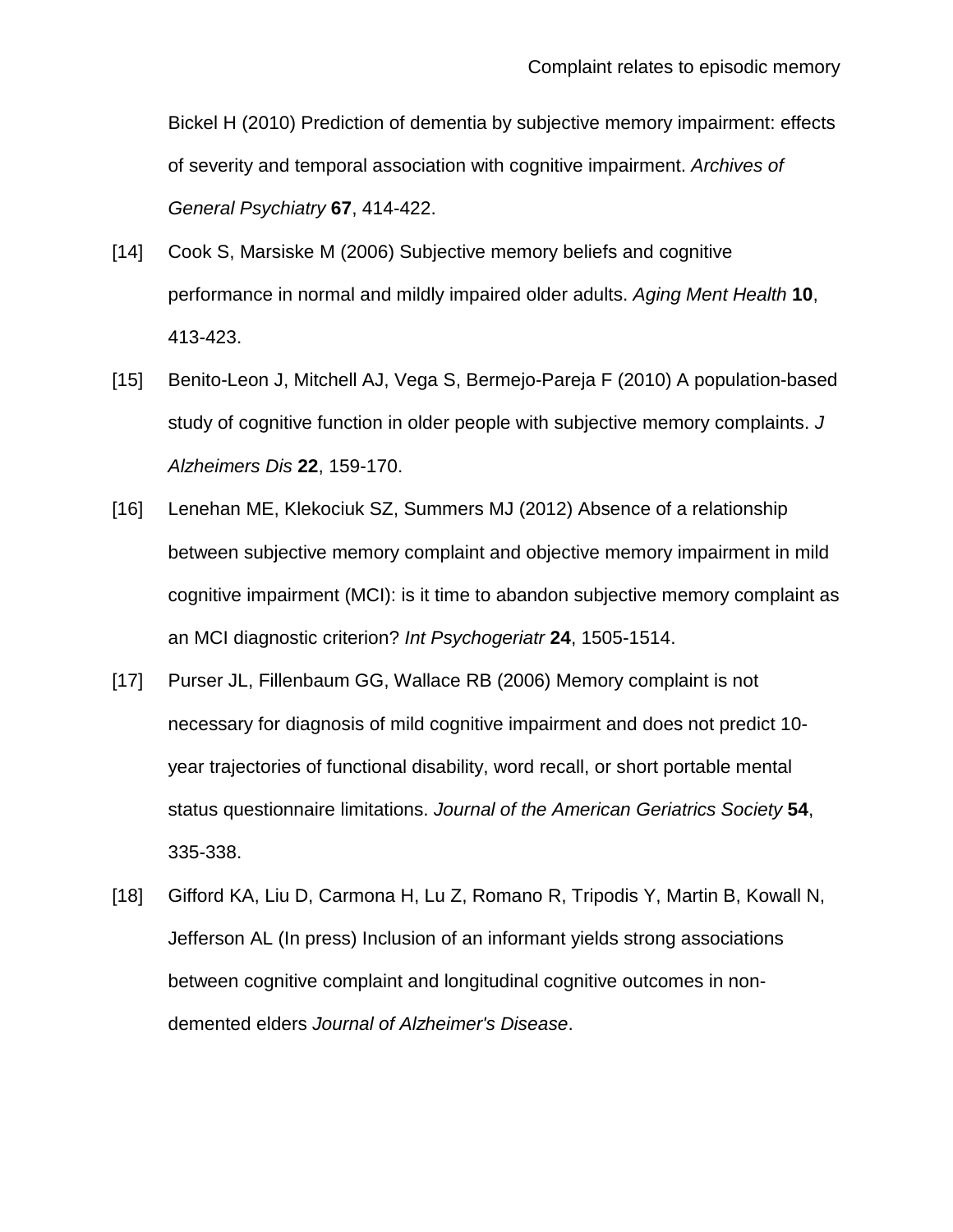- <span id="page-24-0"></span>[19] Saykin AJ, Wishart HA, Rabin LA, Santulli RB, Flashman LA, West JD, McHugh TL, Mamourian AC (2006) Older adults with cognitive complaints show brain atrophy similar to that of amnestic MCI. *Neurology* **67**, 834-842.
- <span id="page-24-1"></span>[20] Jessen F, Feyen L, Freymann K, Tepest R, Maier W, Heun R, Schild HH, Scheef L (2006) Volume reduction of the entorhinal cortex in subjective memory impairment. *Neurobiology of Aging* **27**, 1751-1756.
- <span id="page-24-2"></span>[21] Zamboni G, Wilcock G (2011) Lack of awareness of symptoms in people with dementia: the structural and functional basis. *Int J Geriatr Psychiatry* **26**, 783- 792.
- <span id="page-24-3"></span>[22] Ries ML, Jabbar BM, Schmitz TW, Trivedi MA, Gleason CE, Carlsson CM, Rowley HA, Asthana S, Johnson SC (2007) Anosognosia in mild cognitive impairment: Relationship to activation of cortical midline structures involved in self-appraisal. *J Int Neuropsychol Soc* **13**, 450-461.
- <span id="page-24-4"></span>[23] Hanyu H, Sakurai H, Hirao K, Shimizu S, Iwamoto T (2007) Unawareness of memory deficits depending on cerebral perfusion pattern in mild cognitive impairment. *J Am Geriatr Soc* **55**, 470-471.
- <span id="page-24-5"></span>[24] Nobili F, Mazzei D, Dessi B, Morbelli S, Brugnolo A, Barbieri P, Girtler N, Sambuceti G, Rodriguez G, Pagani M (2010) Unawareness of memory deficit in amnestic MCI: FDG-PET findings. *J Alzheimers Dis* **22**, 993-1003.
- <span id="page-24-6"></span>[25] Rosen HJ, Alcantar O, Rothlind J, Sturm V, Kramer JH, Weiner M, Miller BL (2010) Neuroanatomical correlates of cognitive self-appraisal in neurodegenerative disease. *Neuroimage* **49**, 3358-3364.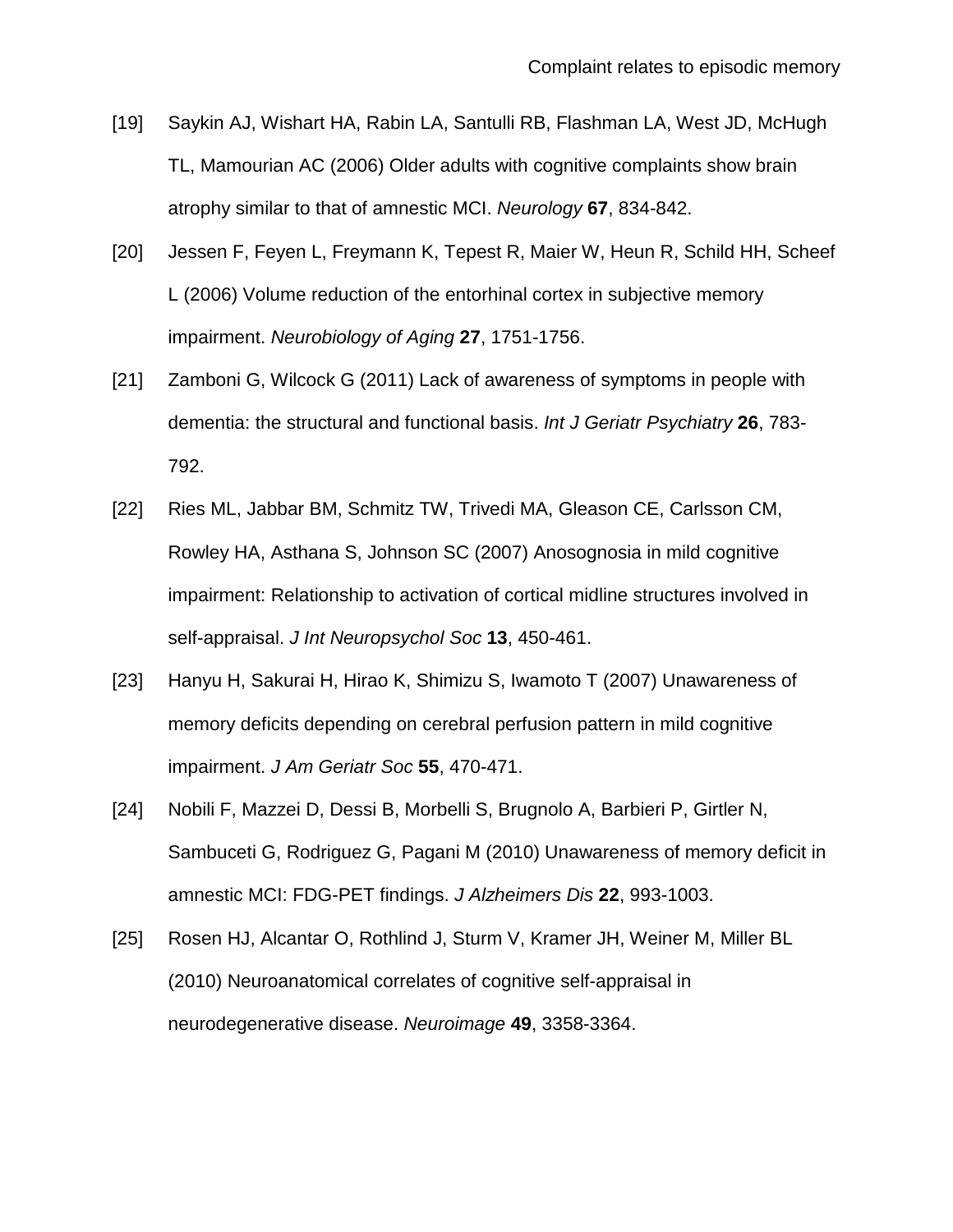- <span id="page-25-0"></span>[26] Albert MS (1996) Cognitive and neurobiologic markers of early Alzheimer disease. *Proc Natl Acad Sci U S A* **93**, 13547-13551.
- <span id="page-25-1"></span>[27] Mickes L, Wixted JT, Fennema-Notestine C, Galasko D, Bondi MW, Thal LJ, Salmon DP (2007) Progressive impairment on neuropsychological tasks in a longitudinal study of preclinical Alzheimer's disease. *Neuropsychology* **21**, 696- 705.
- <span id="page-25-2"></span>[28] Twamley EW, Ropacki SA, Bondi MW (2006) Neuropsychological and neuroimaging changes in preclinical Alzheimer's disease. *J Int Neuropsychol Soc* **12**, 707-735.
- <span id="page-25-3"></span>[29] Braak H, Braak E (1995) Staging of Alzheimer's disease-related neurofibrillary changes. *Neurobiology of Aging* **16**, 271-278; discussion 278-284.
- <span id="page-25-4"></span>[30] Yesavage JA, Brink TL, Rose TL, Lum O, Huang V, Adey M, Leirer VO (1983) Development and validation of a geriatric depression screening scale: a preliminary report. *Journal of Psychiatric Research* **17**, 37-49.
- <span id="page-25-5"></span>[31] Folstein MF, Folstein SE, McHugh PR (1975) "Mini-mental state". A practical method for grading the cognitive state of patients for the clinician. *Journal of Psychiatric Research* **12**, 189-198.
- <span id="page-25-6"></span>[32] Morris JC (1993) The Clinical Dementia Rating (CDR): current version and scoring rules. *Neurology* **43**, 2412-2414.
- <span id="page-25-7"></span>[33] Wechsler D (1987) *Wechsler Memory Scale-Revised*, Psychological Corporation, San Antonio, Texas.
- <span id="page-25-8"></span>[34] Petersen RC, Aisen PS, Beckett LA, Donohue MC, Gamst AC, Harvey DJ, Jack CR, Jr., Jagust WJ, Shaw LM, Toga AW, Trojanowski JQ, Weiner MW (2010)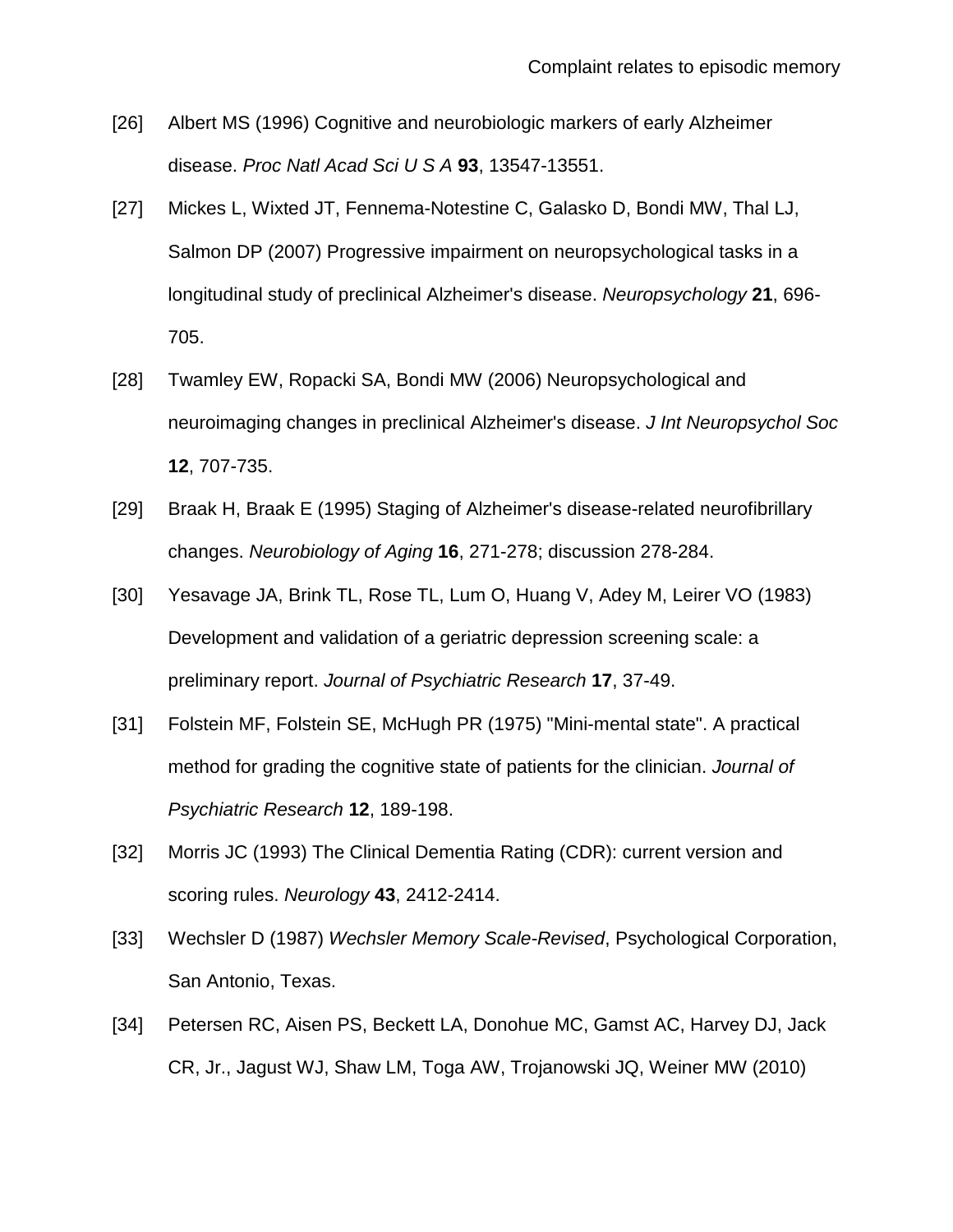Alzheimer's Disease Neuroimaging Initiative (ADNI): Clinical characterization. *Neurology* **74**, 201-209.

- <span id="page-26-0"></span>[35] Lam LC, Lui VW, Tam CW, Chiu HF (2005) Subjective memory complaints in Chinese subjects with mild cognitive impairment and early Alzheimer's disease. *Int J Geriatr Psychiatry* **20**, 876-882.
- <span id="page-26-1"></span>[36] Rey A (1964) *L'examen clinique en psychologie.*, Presses Universitaires de France., Paris.
- <span id="page-26-2"></span>[37] Tulving E (1964) Intratrial and Intertrial Retention: Notes Towards a Theory of Free Recall Verbal Learning. *Psychol Rev* **71**, 219-237.
- <span id="page-26-3"></span>[38] Bigler ED, Rosa L, Schultz F, Hall S, Harris J (1989) Rey-Auditory Verbal Learning and Rey-Osterrieth Complex Figure Design performance in Alzheimer's disease and closed head injury. *J Clin Psychol* **45**, 277-280.
- <span id="page-26-4"></span>[39] Wechsler D (1997) *Wechsler Adult Intelligence Scale, 3rd edition (WAIS-III) Manual*, The Psychological Corporation, San Antonio, TX.
- <span id="page-26-5"></span>[40] Reitan RM (1958) Validity of the Trail Making Test as an indicator of organic brain damage. *Perceptual and Motor Skills* **8**, 271-276.
- <span id="page-26-6"></span>[41] Kaplan E, Goodglass H, Weintraub S (1983) *The Boston Naming Test*, Lea & Febiger, Philadelphia.
- <span id="page-26-7"></span>[42] Goodglass H, Kaplan E (1983) *The assessment of aphasia and related disorders*, Lea & Febiger, Philadelphia, PA.
- <span id="page-26-8"></span>[43] Troyer AK, Moscovitch M, Winocur G (1997) Clustering and switching as two components of verbal fluency: evidence from younger and older healthy adults. *Neuropsychology* **11**, 138-146.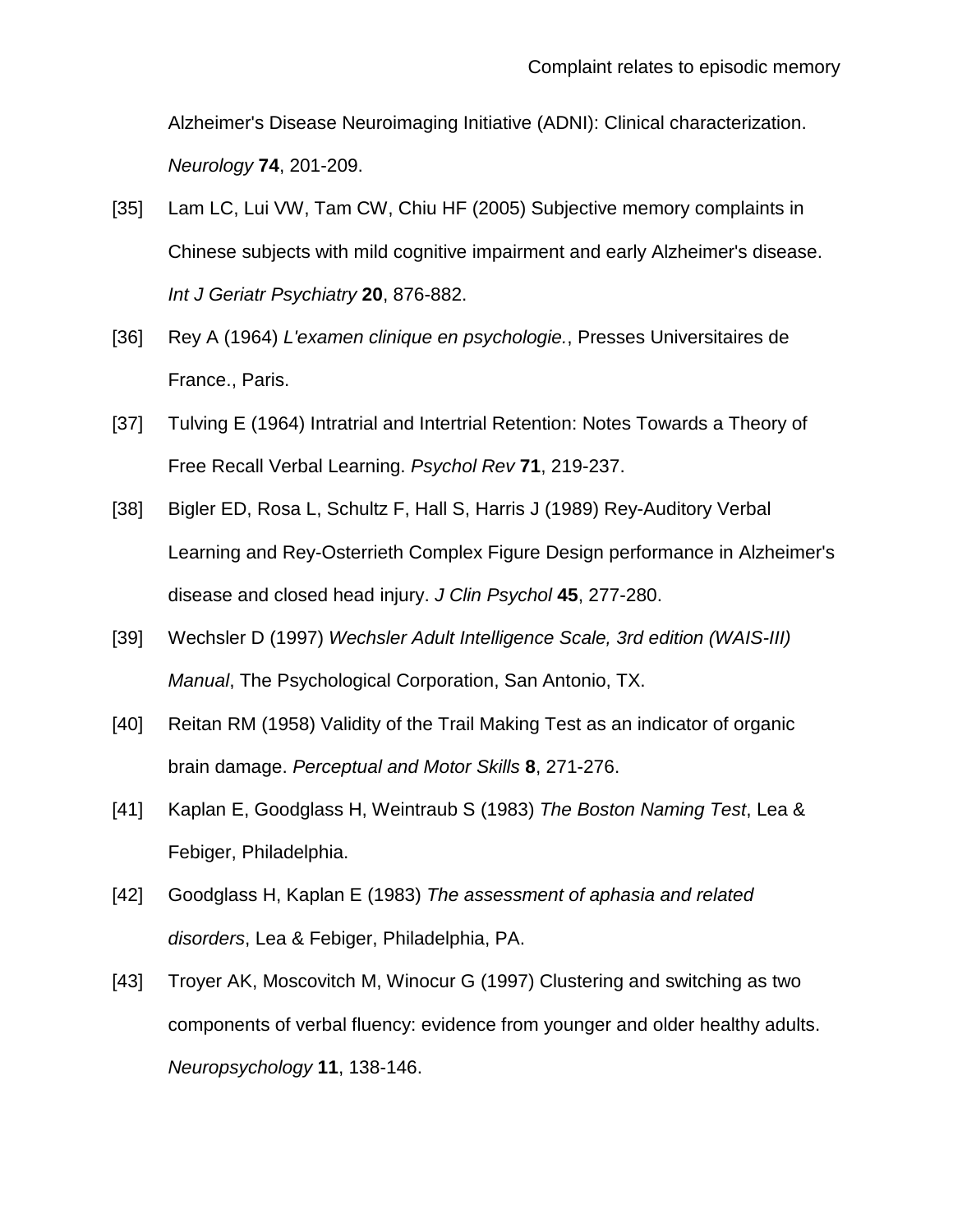- <span id="page-27-0"></span>[44] Jack CR, Jr., Bernstein MA, Fox NC, Thompson P, Alexander G, Harvey D, Borowski B, Britson PJ, J LW, Ward C, Dale AM, Felmlee JP, Gunter JL, Hill DL, Killiany R, Schuff N, Fox-Bosetti S, Lin C, Studholme C, DeCarli CS, Krueger G, Ward HA, Metzger GJ, Scott KT, Mallozzi R, Blezek D, Levy J, Debbins JP, Fleisher AS, Albert M, Green R, Bartzokis G, Glover G, Mugler J, Weiner MW (2008) The Alzheimer's Disease Neuroimaging Initiative (ADNI): MRI methods. *Journal of Magnetic Resonance Imaging* **27**, 685-691.
- <span id="page-27-1"></span>[45] Weiner MW, Aisen PS, Jack CR, Jr., Jagust WJ, Trojanowski JQ, Shaw L, Saykin AJ, Morris JC, Cairns N, Beckett LA, Toga A, Green R, Walter S, Soares H, Snyder P, Siemers E, Potter W, Cole PE, Schmidt M (2010) The Alzheimer's disease neuroimaging initiative: Progress report and future plans. *Alzheimers Dement* **6**, 202-211 e207.
- <span id="page-27-2"></span>[46] Dale AM, Fischl B, Sereno MI (1999) Cortical surface-based analysis: I. Segmentation and surface reconstruction. *Neuroimage* **9**, 179-194.
- <span id="page-27-3"></span>[47] Fischl B, Sereno MI, Tootell RB, Dale AM (1999) High-resolution intersubject averaging and a coordinate system for the cortical surface. *Human Brain Mapping* **8**, 272-284.
- <span id="page-27-4"></span>[48] Fischl B, Dale AM (2000) Measuring the thickness of the human cerebral cortex from magnetic resonance images. *Proceedings of the National Academy of Sciences of the United States of America* **97**, 11050-11055.
- <span id="page-27-5"></span>[49] Fischl B, Sereno MI, Dale AM (1999) Cortical surface-based analysis. II: Inflation, flattening, and a surface-based coordinate system. *Neuroimage* **9**, 195-207.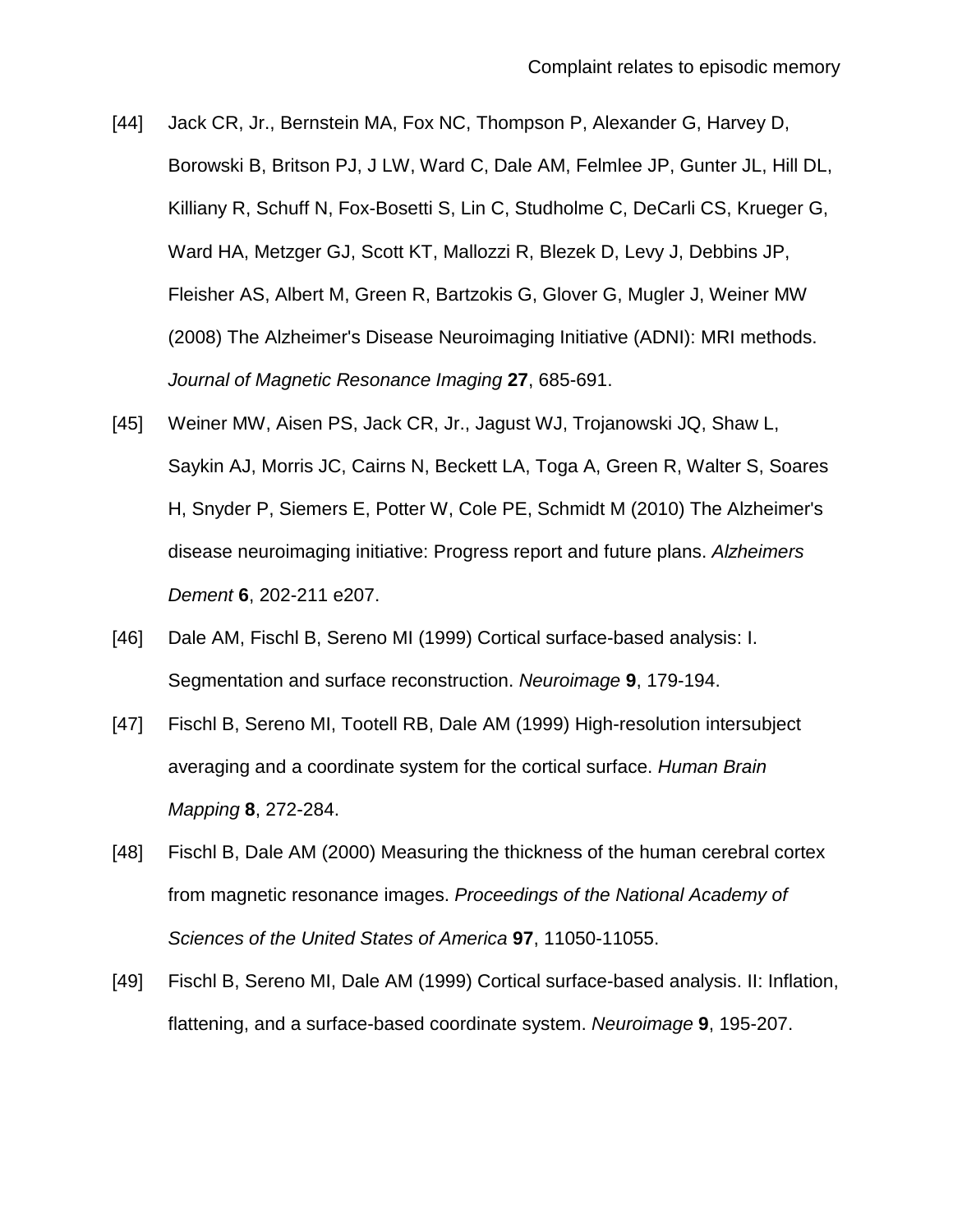- <span id="page-28-0"></span>[50] Rosas HD, Liu AK, Hersch S, Glessner M, Ferrante RJ, Salat DH, van der Kouwe A, Jenkins BG, Dale AM, Fischl B (2002) Regional and progressive thinning of the cortical ribbon in Huntington's disease. *Neurology* **58**, 695-701.
- <span id="page-28-1"></span>[51] Salat DH, Buckner RL, Snyder AZ, Greve DN, Desikan RS, Busa E, Morris JC, Dale AM, Fischl B (2004) Thinning of the cerebral cortex in aging. *Cerebral Cortex* **14**, 721-730.
- <span id="page-28-2"></span>[52] Destrieux C, Fischl B, Dale A, Halgren E (2009) A sulcal depth-based anatomical parcellation of the cerebral cortex. *NeuroImage* **47**, S151.
- <span id="page-28-3"></span>[53] Fischl B, Salat DH, Busa E, Albert M, Dieterich M, Haselgrove C, van der Kouwe A, Killiany R, Kennedy D, Klaveness S, Montillo A, Makris N, Rosen B, Dale AM (2002) Whole brain segmentation: Automated labeling of neuroanatomical structures in the human brain. *Neuron* **33**, 341-355.
- <span id="page-28-4"></span>[54] Buckner RL, Head D, Parker J, Fotenos AF, Marcus D, Morris JC, Snyder AZ (2004) A unified approach for morphometric and functional data analysis in young, old, and demented adults using automated atlas-based head size normalization: Reliability and validation against manual measurement of total intracranial volume. *Neuroimage* **23**, 724-738.
- <span id="page-28-5"></span>[55] Cohen J (1988) *Statistical power analysis for the behavioral sciences*, Lawrence Earlbaum Associates, Hillsdale, NJ.
- <span id="page-28-6"></span>[56] Cosentino S, Stern Y (2005) Metacognitive theory and assessment in dementia: do we recognize our areas of weakness? *J Int Neuropsychol Soc* **11**, 910-919.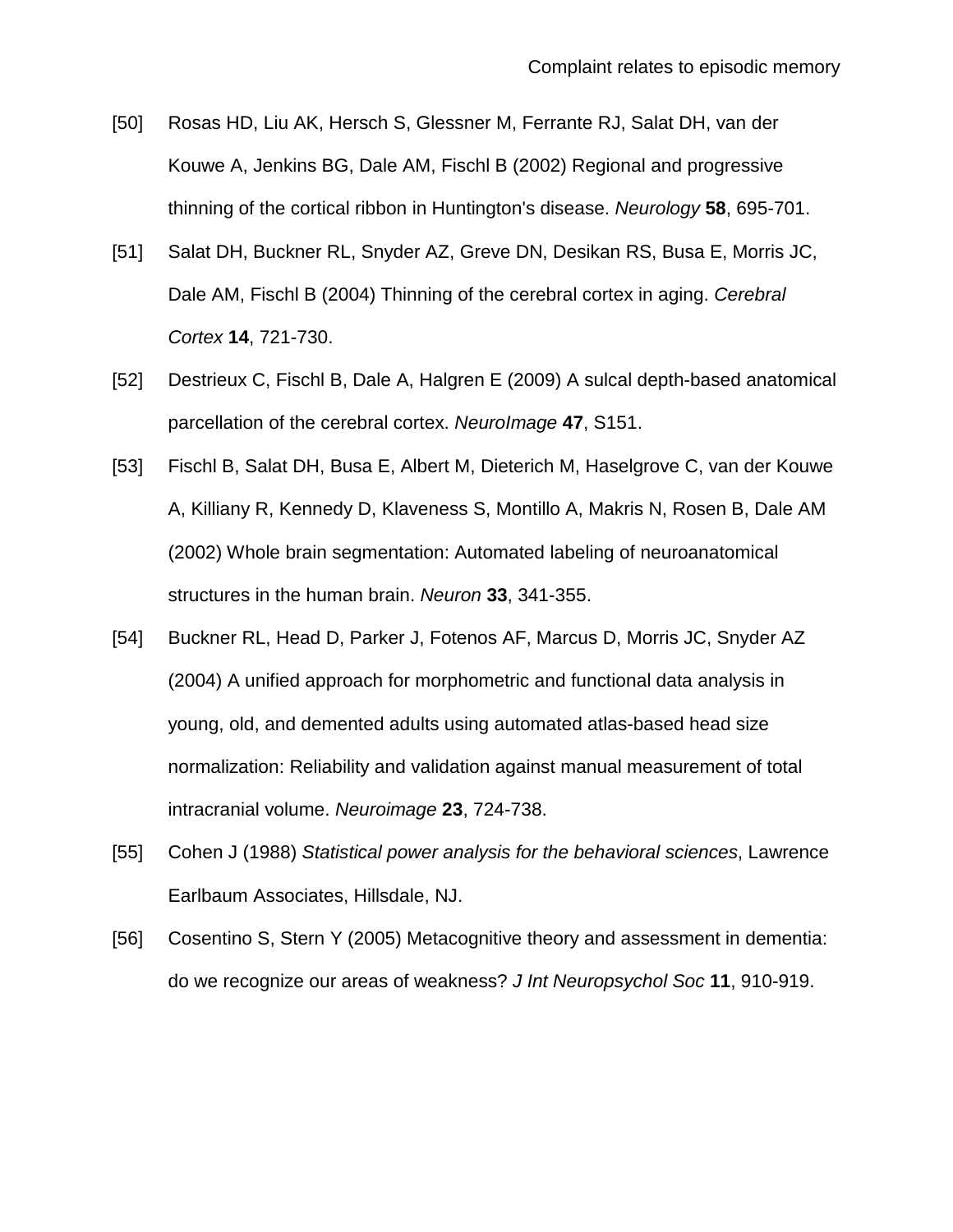- <span id="page-29-0"></span>[57] Tremont G, Miele A, Smith MM, Westervelt HJ (2010) Comparison of verbal memory impairment rates in mild cognitive impairment. *J Clin Exp Neuropsychol* **32**, 630-636.
- <span id="page-29-1"></span>[58] Baek MJ, Kim HJ, Kim S (2012) Comparison between the story recall test and the word-list learning test in Korean patients with mild cognitive impairment and early stage of Alzheimer's disease. *J Clin Exp Neuropsychol* **34**, 396-404.
- <span id="page-29-2"></span>[59] Tierney M, Nores A, Snow W, Fisher R, Zorzitto M, Reid D (1994) Use of the Rey Auditory Verbal Learning Test in differentiating normal aging from Alzheimer's and Parkinson's dementia. *Psychological Assessment* **6**, 129-134.
- <span id="page-29-3"></span>[60] Wang Y, West JD, Flashman LA, Wishart HA, Santulli RB, Rabin LA, Pare N, Arfanakis K, Saykin AJ (2012) Selective changes in white matter integrity in MCI and older adults with cognitive complaints. *Biochim Biophys Acta* **1822**, 423-430.
- <span id="page-29-4"></span>[61] Jessen F, Wiese B, Cvetanovska G, Fuchs A, Kaduszkiewicz H, Kolsch H, Luck T, Mosch E, Pentzek M, Riedel-Heller SG, Werle J, Weyerer S, Zimmermann T, Maier W, Bickel H (2007) Patterns of subjective memory impairment in the elderly: association with memory performance. *Psychol Med* **37**, 1753-1762.
- <span id="page-29-5"></span>[62] Farias ST, Mungas D, Reed BR, Cahn-Weiner D, Jagust W, Baynes K, Decarli C (2008) The measurement of everyday cognition (ECog): scale development and psychometric properties. *Neuropsychology* **22**, 531-544.
- <span id="page-29-6"></span>[63] Amariglio RE, Townsend MK, Grodstein F, Sperling RA, Rentz DM (2011) Specific subjective memory complaints in older persons may indicate poor cognitive function. *J Am Geriatr Soc* **59**, 1612-1617.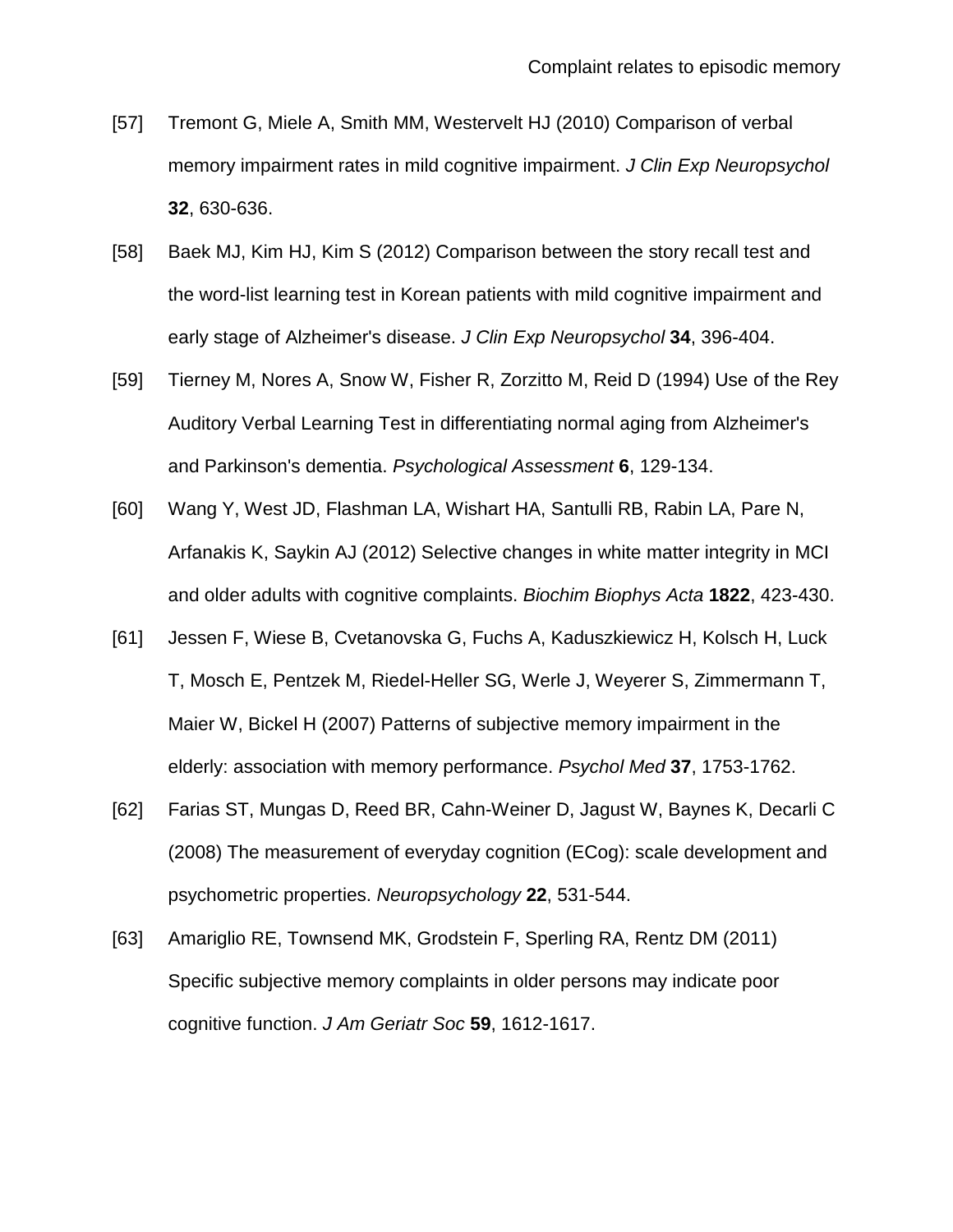- <span id="page-30-0"></span>[64] Jedynak BM, Lang A, Liu B, Katz E, Zhang Y, Wyman BT, Raunig D, Jedynak CP, Caffo B, Prince JL (2012) A computational neurodegenerative disease progression score: method and results with the Alzheimer's disease Neuroimaging Initiative cohort. *Neuroimage* **63**, 1478-1486.
- <span id="page-30-1"></span>[65] Pennanen C, Kivipelto M, Tuomainen S, Hartikainen P, Hanninen T, Laakso MP, Hallikainen M, Vanhanen M, Nissinen A, Helkala EL, Vainio P, Vanninen R, Partanen K, Soininen H (2004) Hippocampus and entorhinal cortex in mild cognitive impairment and early AD. *Neurobiol Aging* **25**, 303-310.
- <span id="page-30-2"></span>[66] Mitchell AJ, Shiri-Feshki M (2009) Rate of progression of mild cognitive impairment to dementia--meta-analysis of 41 robust inception cohort studies. *Acta Psychiatr Scand* **119**, 252-265.
- <span id="page-30-3"></span>[67] Gronenschild EH, Habets P, Jacobs HI, Mengelers R, Rozendaal N, van Os J, Marcelis M (2012) The effects of FreeSurfer version, workstation type, and Macintosh operating system version on anatomical volume and cortical thickness measurements. *PLoS One* **7**, e38234.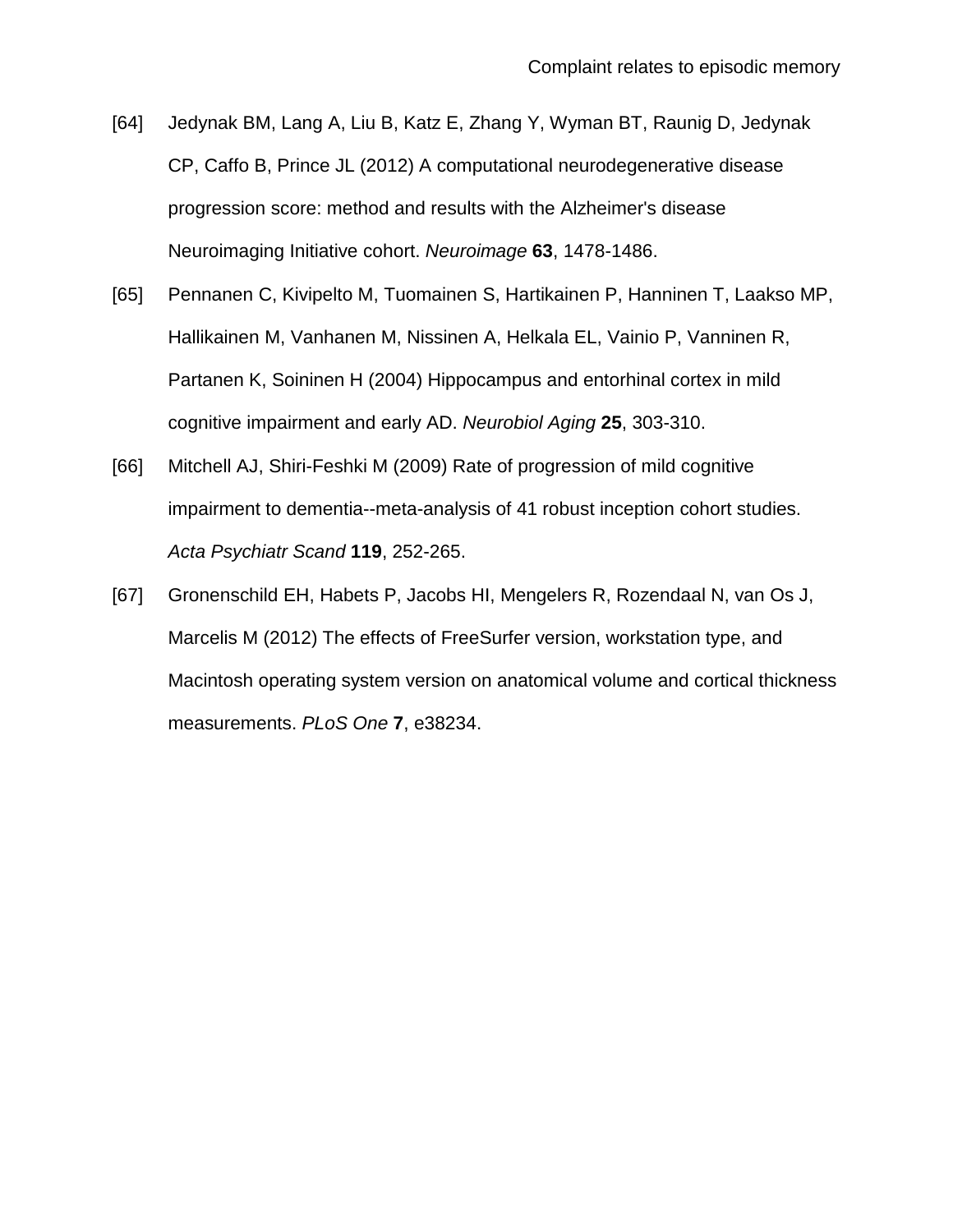# **Table 1. Participant Characteristics**

|                                          | <b>No Complaint</b> | <b>Complaint</b> | p-value** | Effect Size <sup>§</sup> |
|------------------------------------------|---------------------|------------------|-----------|--------------------------|
| Sample size, n                           | 191                 | 206              | --        | ۰.                       |
| Age, y                                   | 77(7)               | 73(8)            | < 0.001   | 0.26                     |
| Sex, % Female                            | 35                  | 36               | 0.86      |                          |
| Race, % White                            | 92                  | 95               | 0.31      | --                       |
| Education, y                             | 16(3)               | 16(3)            | 0.27      | 0.00                     |
| $APOE-ε4, % positive$                    | 49                  | 57               | 0.11      | $\overline{\phantom{a}}$ |
| Mini-Mental State Examination Score      | 27.0(1.8)           | 27.0(1.8)        | 0.82      | 0.00                     |
| <b>Geriatric Depression Scale Score</b>  | 1.0(1.3)            | 1.1(1.2)         | 0.23      | $-0.08$                  |
| Conversion to dementia, <sup>t</sup> %   | 13                  | 17               | 0.39      | $\overline{\phantom{a}}$ |
| <b>Neuropsychological Outcomes</b>       | <b>No Complaint</b> | <b>Complaint</b> | p-value** | Effect Size $\S$         |
| Digit Symbol Coding                      | 36(11)              | 37(11)           | 0.42      | $-0.09$                  |
| <b>Trail Making Test - Part A</b>        | 46 (25)             | 44 (21)          | 0.29      | 0.09                     |
| <b>Trail Making Test - Part B</b>        | 135 (77)            | 128 (70)         | 0.48      | 0.10                     |
| Digit Span Backward                      | 6.2(2.2)            | 6.2(1.9)         | 0.40      | 0.00                     |
| <b>Category Fluency - Animals</b>        | 15.7(5.0)           | 16.0(4.8)        | 0.37      | $-0.06$                  |
| <b>Category Fluency - Vegetables</b>     | 10.9(3.6)           | 10.6(3.3)        | 0.29      | 0.09                     |
| <b>Boston Naming Test</b>                | 25.5(4.2)           | 25.5(4.0)        | 0.79      | 0.00                     |
| Logical Memory - Immediate Recall        | 7.4(3.2)            | 6.8(3.1)         | 0.09      | 0.19                     |
| Logical Memory - Delayed Recall          | 4.1(2.7)            | 3.6(2.6)         | 0.08      | 0.19                     |
| <b>Rey Auditory Verbal Learning Test</b> |                     |                  |           |                          |
| <b>Trials 1-5 Total Learning</b>         | 31.7(9.6)           | 29.8(8.4)        | 0.04      | 0.11                     |
| <b>Learning Slope</b>                    | 0.9(0.6)            | 0.8(0.5)         | 0.11      | 0.09                     |
| <b>Immediate Recall</b>                  | 4.3(3.4)            | 3.3(2.8)         | 0.006     | 0.16                     |
| <b>Delayed Recall</b>                    | 3.4(3.6)            | 2.3(2.9)         | 0.003     | 0.17                     |
| <b>Delayed Recognition</b>               | 10.2(3.7)           | 9.3(3.5)         | 0.006     | 0.14                     |
| Neuroimaging Outcomes <sup>†</sup>       | <b>No Complaint</b> | <b>Complaint</b> | p-value** | Effect Size <sup>§</sup> |
| Hippocampal Volume                       | 0.41(0.08)          | 0.41(0.07)       | 0.93      | 0.00                     |
| Parahippocampal Gyrus Thickness          | 0.24(0.04)          | 0.24(0.04)       | 0.15      | 0.00                     |
| <b>Entorhinal Cortex Thickness</b>       | 0.20(0.05)          | 0.21(0.05)       | 0.29      | $-0.10$                  |
| <b>Cingulate Volume</b>                  | 0.48(0.04)          | 0.47(0.04)       | 0.75      | 0.25                     |
| <b>Frontal Lobe Volume</b>               | 4.14(0.27)          | 4.15(0.25)       | 0.71      | $-0.04$                  |
| <b>Temporal Lobe Volume</b>              | 2.43(0.17)          | 2.45(0.16)       | 0.15      | $-0.12$                  |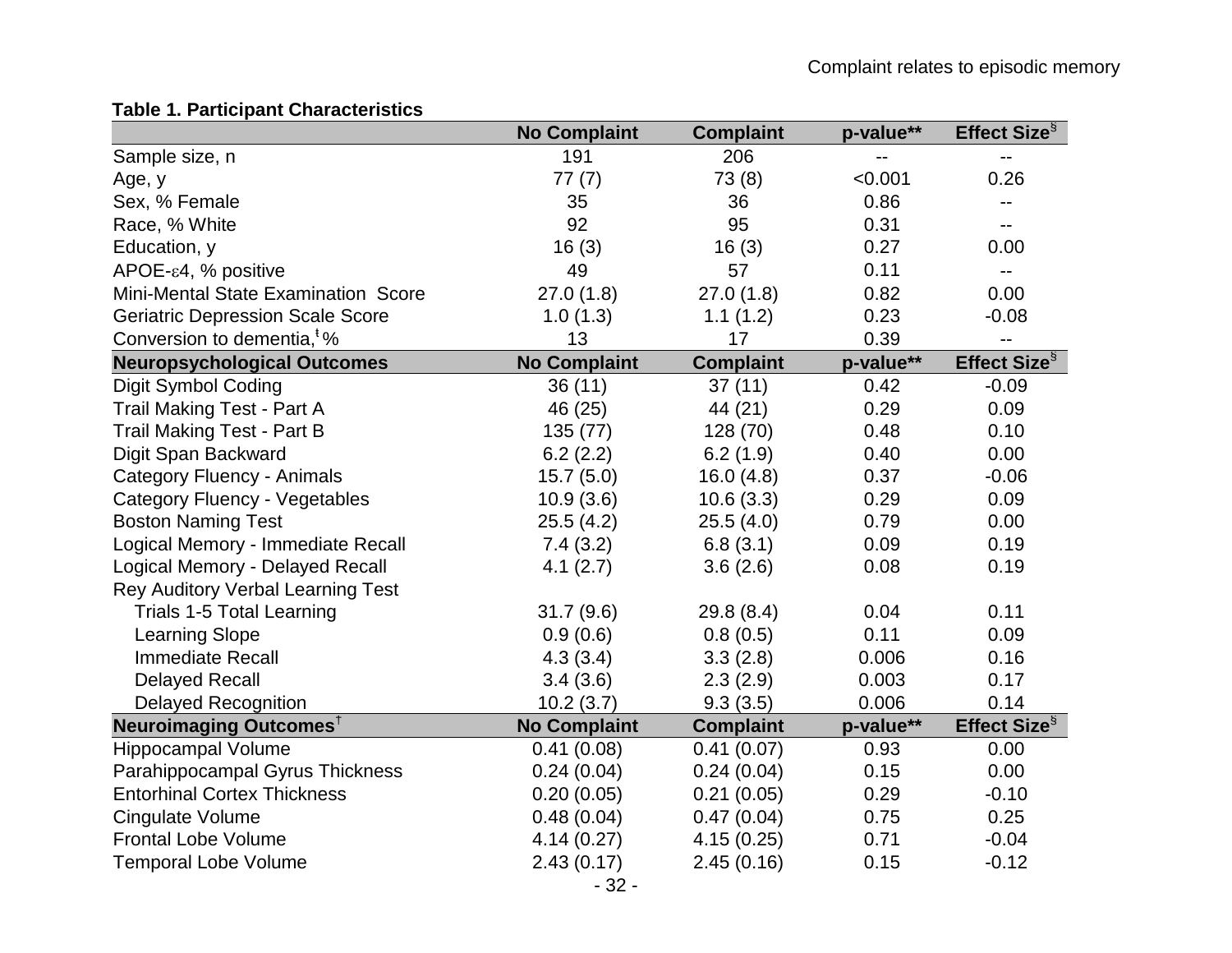Complaint relates to episodic memory

| Parietal<br>volume<br>∟obe | ` з л<br>14<br>. . <i>. .</i> . | (0.20)<br>.0۴ د | ∽∕∣<br>◡.◡ | $\overline{ }$<br>ึง. เบ |
|----------------------------|---------------------------------|-----------------|------------|--------------------------|
|                            |                                 |                 |            |                          |

Note: Data presented as mean (standard deviation); <sup>t</sup>mean follow-up interval=2.8±1.2 years;<sup>†</sup>=all volumetric neuroimaging variables corrected for intracranial volume; <sup>§</sup>Cohen's d; \*based on Wilcoxon rank-sum tests for continuous variables and Pearson's chi-square for categorical variables